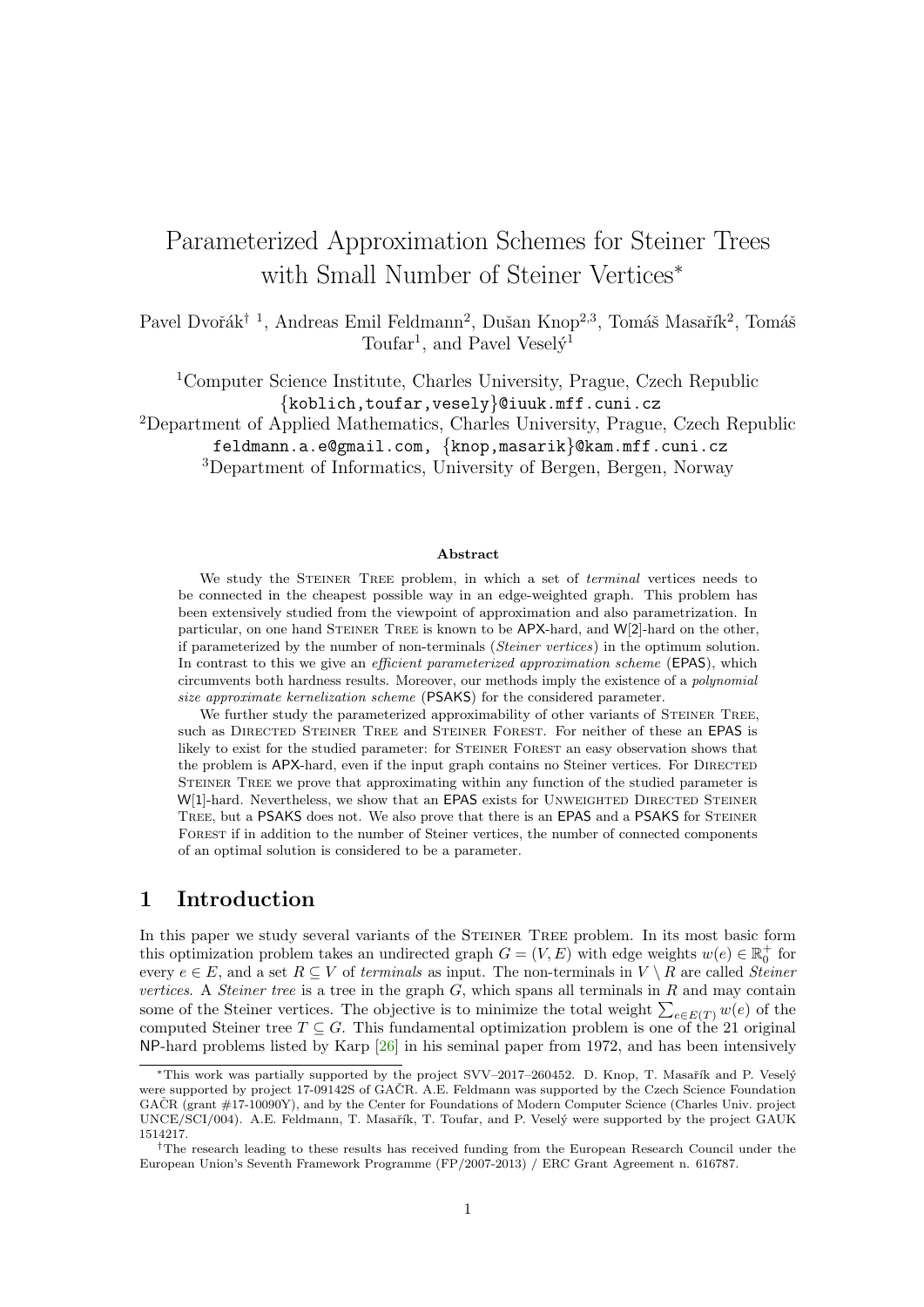studied since then. The STEINER TREE problem and its variants have applications in network design, circuit layouts, and phylogenetic tree reconstruction, among others (see survey [\[24\]](#page-23-1)).

Two popular ways to handle the seeming intractability of NP-hard problems are to design approximation [\[32\]](#page-23-2) and parameterized [\[12\]](#page-22-0) algorithms. For the former, an  $\alpha$ -approximation is computed in polynomial time for some factor  $\alpha$  specific to the algorithm, i.e., the solution is always at most a multiplicative factor of  $\alpha$  worse than the optimum of the input instance. The STEINER TREE problem, even in its basic form as defined above, is APX-hard [\[11\]](#page-22-1), i.e., it is NP-hard to obtain an approximation factor of  $\alpha = \frac{96}{95} \approx 1.01$ . However a factor of  $\alpha = \ln(4) + \varepsilon \approx 1.39$  can be achieved in polynomial time [\[6\]](#page-21-0), which is the currently best factor known for this runtime.

For parameterized algorithms, an instance is given together with a *parameter* p describing some property of the input. The idea is to isolate the exponential runtime of an NP-hard problem to the parameter. That is, the optimum solution is computed in time  $f(p) \cdot n^{O(1)}$ , where f is a computable function independent of the input size  $n$ . If such an algorithm exists, we call the problem *fixed-parameter tractable* ( $FPT$ ) for parameter p. Here, the choice of the parameter is crucial, and a problem may be FPT for some parameters, but not for others. A well-studied parameter for the STEINER TREE problem is the number of terminals  $|R|$ . It is known since the classical result of Dreyfus and Wagner [\[16\]](#page-22-2) that the Steiner Tree problem is FPT for this parameter, as the problem can be solved in time  $3^{|R|} \cdot n^{\mathcal{O}(1)}$  if  $n = |V|$ . A more recent algorithm by Fuchs et al. [\[19\]](#page-22-3) obtains runtime  $(2 + \delta)^{|R|} \cdot n^{\mathcal{O}(1)}$  for any constant  $\delta > 0$ . This can be improved to  $2^{|R|} \cdot n^{O(1)}$  if the input graph is unweighted using the results of Björklund et al. [\[3\]](#page-21-1). A somewhat complementary and less-studied parameter to the number of terminals is the number of Steiner vertices in the optimum solution, i.e.,  $p = |V(T) \setminus R|$  if T is an optimum Steiner tree. It is known [\[15\]](#page-22-4) that STEINER TREE is W[2]-hard for parameter p and therefore is unlikely to be FPT. in contrast to the parameter  $|R|$ . This parameter p has been mainly studied in the context of unweighted graphs before. The problem remains W[2]-hard in this special case and therefore the focus has been on designing parameterized algorithms for restricted graph classes, such as planar or d-degenerate graphs [\[25,](#page-23-3) [31\]](#page-23-4).

In contrast to this, our question is: what can be done in the most general case, in which the class of input graphs is unrestricted and edges may have weights? Our main result is that we can overcome the APX-hardness of Steiner Tree on one hand, and on the other hand also the  $W[2]$ -hardness for our parameter of choice p, by combining the two paradigms of approximation and parametrization.<sup>[1](#page-1-0)</sup> We show that there is an *efficient parameterized approximation scheme* (EPAS), which for any  $\varepsilon > 0$  computes a  $(1 + \varepsilon)$ -approximation in time  $f(p, \varepsilon) \cdot n^{O(1)}$  for a function f independent of n. Note that here we consider the approximation factor of the algorithm as a parameter as well, which accounts for the "efficiency" of the approximation scheme (analogous to an efficient polynomial time approximation scheme or EPTAS). In fact, as summarized in the following theorem, our algorithm computes an approximation to the cheapest tree having at most p Steiner vertices, even if better solutions with more Steiner vertices exist.

<span id="page-1-2"></span>**Theorem 1.** There is an algorithm for STEINER TREE, which given an edge-weighted undirected graph  $G = (V, E)$ , terminal set  $R \subseteq V$ ,  $\varepsilon > 0$ , and integer p, computes a  $(1 + \varepsilon)$ -approximation to the cheapest Steiner tree  $T \subseteq G$  with  $p \geq |V(T) \setminus R|$  in time  $2^{O(p^2/\varepsilon^4)} \cdot n^{O(1)}$  $2^{O(p^2/\varepsilon^4)} \cdot n^{O(1)}$ .

Many variants of the STEINER TREE problem exist, and we explore the applicability of our techniques to some common ones. For the DIRECTED STEINER TREE problem the aim is to compute an arborescence, i.e., a directed graph obtained by orienting the edges of a tree so that exactly one vertex called the root has in-degree zero (which means that all vertices are reachable from the root). More concretely, the input consists of a directed graph  $G = (V, A)$  with arc weights  $w(a) \in \mathbb{R}_0^+$ for every  $a \in A$ , a terminal set  $R \subseteq V$ , and a specified terminal  $r \in R$ . A *Steiner arborescence* is an arborescence in  $G$  with root  $r$  containing all terminals  $R$ . The objective is to find a Steiner arborescence  $T \subseteq G$  minimizing the weight  $\sum_{a \in A(T)} w(a)$ . This problem is notoriously hard to

<span id="page-1-1"></span><span id="page-1-0"></span><sup>&</sup>lt;sup>1</sup>This area has recently received growing interest (c.f. the [Parameterized Approximation Algorithms Workshop\)](https://sites.google.com/site/aefeldmann/workshop) <sup>2</sup>If the input to this optimization problem is malformed (e.g., if p is smaller than the number of Steiner vertices of any feasible solution) then the output of the algorithm can be arbitrary (cf. [\[27\]](#page-23-5))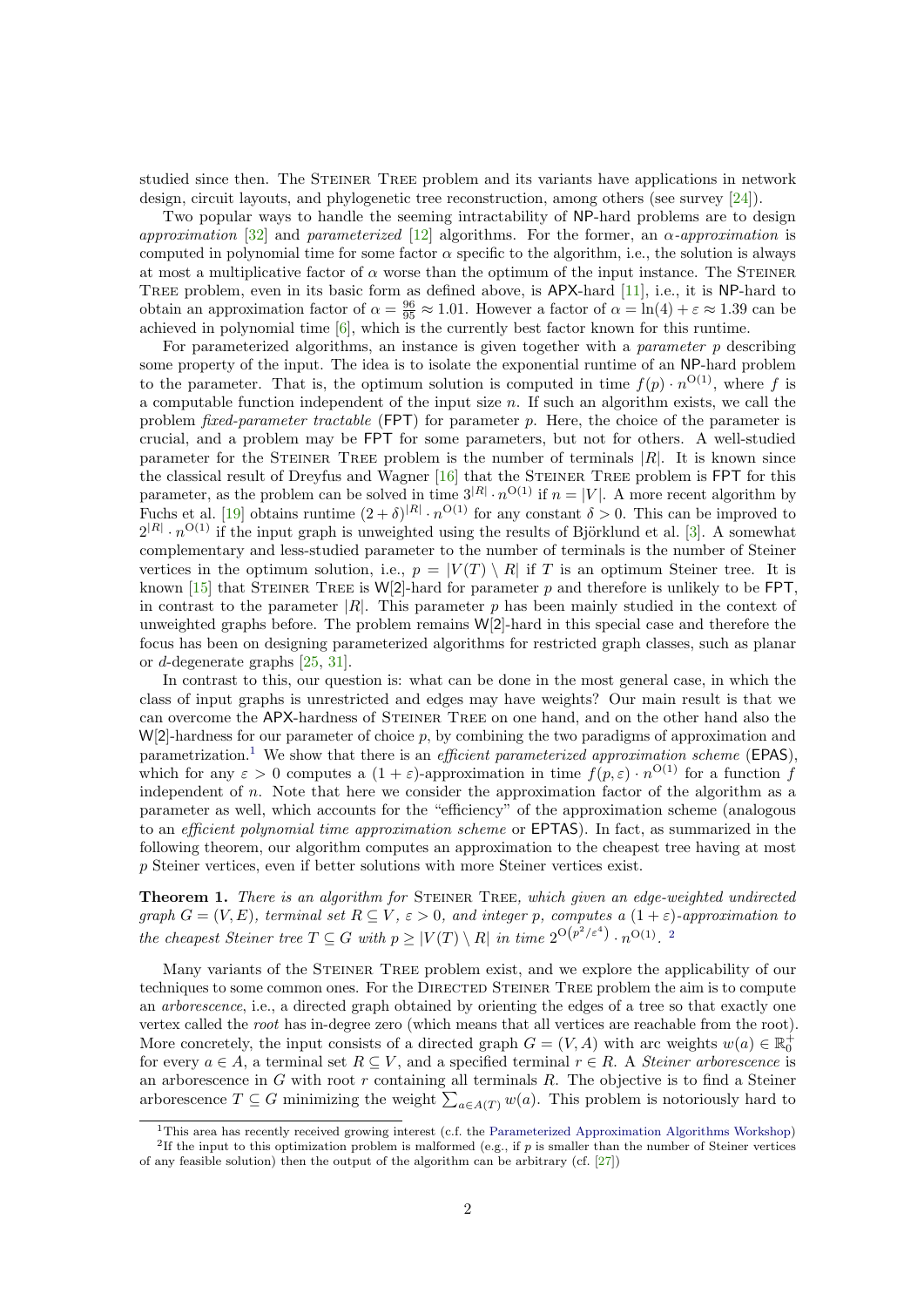approximate: no O  $(\log^{2-\epsilon}(n))$ -approximation exists unless NP  $\subseteq$  ZTIME $(n^{\text{polylog}(n)})$  [\[21\]](#page-22-5). But even for the UNWEIGHTED DIRECTED STEINER TREE problem in which each arc has unit weight, a fairly simple reduction from the SET COVER problem implies that no  $((1 - \varepsilon) \ln n)$ -approximation algorithm is possible unless  $P = NP$  [\[13,](#page-22-6) [21\]](#page-22-5). At the same time, even UNWEIGHTED DIRECTED STEINER TREE is W[2]-hard for our considered parameter  $p$  [\[25,](#page-23-3) [28\]](#page-23-6), just as for the undirected case. For this reason, all previous results have focused on restricted inputs: Jones et al. [\[25\]](#page-23-3) prove that when combining the parameter  $p$  with the size of the largest excluded topological minor of the input graph, Unweighted Directed Steiner Tree is FPT. They also show that if the input graph is acyclic and  $d$ -degenerate, the problem is FPT for the combined parameter  $p$  and  $d$ .

Our focus again is on general unrestricted inputs. We are able to leverage our techniques to the unweighted directed setting, and obtain an EPAS, as summarized in the following theorem. Here the cost of a Steiner arborescence is the number of contained arcs.

<span id="page-2-2"></span>Theorem 2. There is an algorithm for UNWEIGHTED DIRECTED STEINER TREE, which given an unweighted directed graph  $G = (V, A)$ , terminal set  $R \subseteq V$ , root  $r \in R$ ,  $\varepsilon > 0$ , and integer p, computes a  $(1+\varepsilon)$ -approximation to the cheapest Steiner arborescence  $T \subseteq G$  with  $p \geq |V(T) \setminus R|$ in time  $2^{p^2/\varepsilon} \cdot n^{\mathcal{O}(1)}$ . 2

Can our techniques be utilized for the even more general case when arcs have weights? Interestingly, in contrast to the above theorem we can show that in general the DIRECTED STEINER TREE problem most likely does not admit such approximation schemes, even when allowing "non-efficient" runtimes of the form  $f(p,\varepsilon) \cdot n^{g(\varepsilon)}$  for any computable functions f and g. This follows from the next theorem, since setting  $\varepsilon$  to any constant, the existence of such a  $(1 + \varepsilon)$ -approximation algorithm would imply  $W[1] = FPT$ .

<span id="page-2-0"></span>**Theorem 3.** For any computable function f, it is  $W[1]$ -hard to compute an  $f(p)$ -approximation of the optimum Steiner arborescence T for DIRECTED STEINER TREE parameterized by  $p = |V(T) \setminus R|$ , if the input graph is arc-weighted.

Another variant of STEINER TREE is the NODE WEIGHTED STEINER TREE problem, in which the Steiner vertices have weights, instead of the edges. The aim is to minimize the total weight of the Steiner vertices in the computed solution. A similar reduction as the one used to prove [Theorem 3](#page-2-0) (from DOMINATING SET) shows that also in this case computing any  $f(p)$ -approximation is W[1]-hard, even if all Steiner vertices have unit weight.

Other common variants of Steiner Tree include the Prize Collecting Steiner Tree and Steiner Forest problems. The latter takes as input an edge-weighted undirected graph  $G = (V, E)$  and a list  $\{s_1, t_1\}, \ldots, \{s_k, t_k\}$  of terminal pairs, i.e.,  $R = \{s_i, t_i \mid 1 \le i \le k\}$ . A *Steiner* forest is a forest F in G for which each  $\{s_i, t_i\}$  pair is in the same connected component, and the objective is to minimize the total weight of the forest  $F$ . For this variant it is not hard to see that parametrizing by  $p = |V(F) \setminus R|$  cannot yield any approximation scheme, as a simple reduction from STEINER TREE shows that the problem is APX-hard even if the input has no Steiner vertices (see [Section 2.1\)](#page-6-0). For the PRIZE COLLECTING STEINER TREE problem, the input is again a terminal set in an edge-weighted graph, but the terminals have additional costs. A solution tree is allowed to leave out a terminal but has to pay its cost in return (cf. [\[32\]](#page-23-2)). It is also not hard to see that this problem is APX-hard, even if there are no Steiner vertices at all.

<span id="page-2-1"></span>These simple results show that our techniques to obtain approximation schemes reach their limit quite soon: with the exception of UNWEIGHTED DIRECTED STEINER TREE, most common variants of STEINER TREE seem not to admit approximation schemes for our parameter  $p$ . We are however able to generalize our EPAS to STEINER FOREST if we combine  $p$  with the number  $c$  of connected components in the optimum solution. In fact, our main result of [Theorem 1](#page-1-2) is a corollary of the next theorem, using only the first part of the above mentioned reduction from STEINER TREE (cf. [Section 2.1\)](#page-6-0). Due to this, it is not possible to have a parameterized approximation scheme for the parameter  $c$  alone, as such an algorithm would imply a polynomial time approximation scheme for the APX-hard STEINER TREE problem. Hence the following result necessarily needs to combine the parameters  $p$  and  $c$ .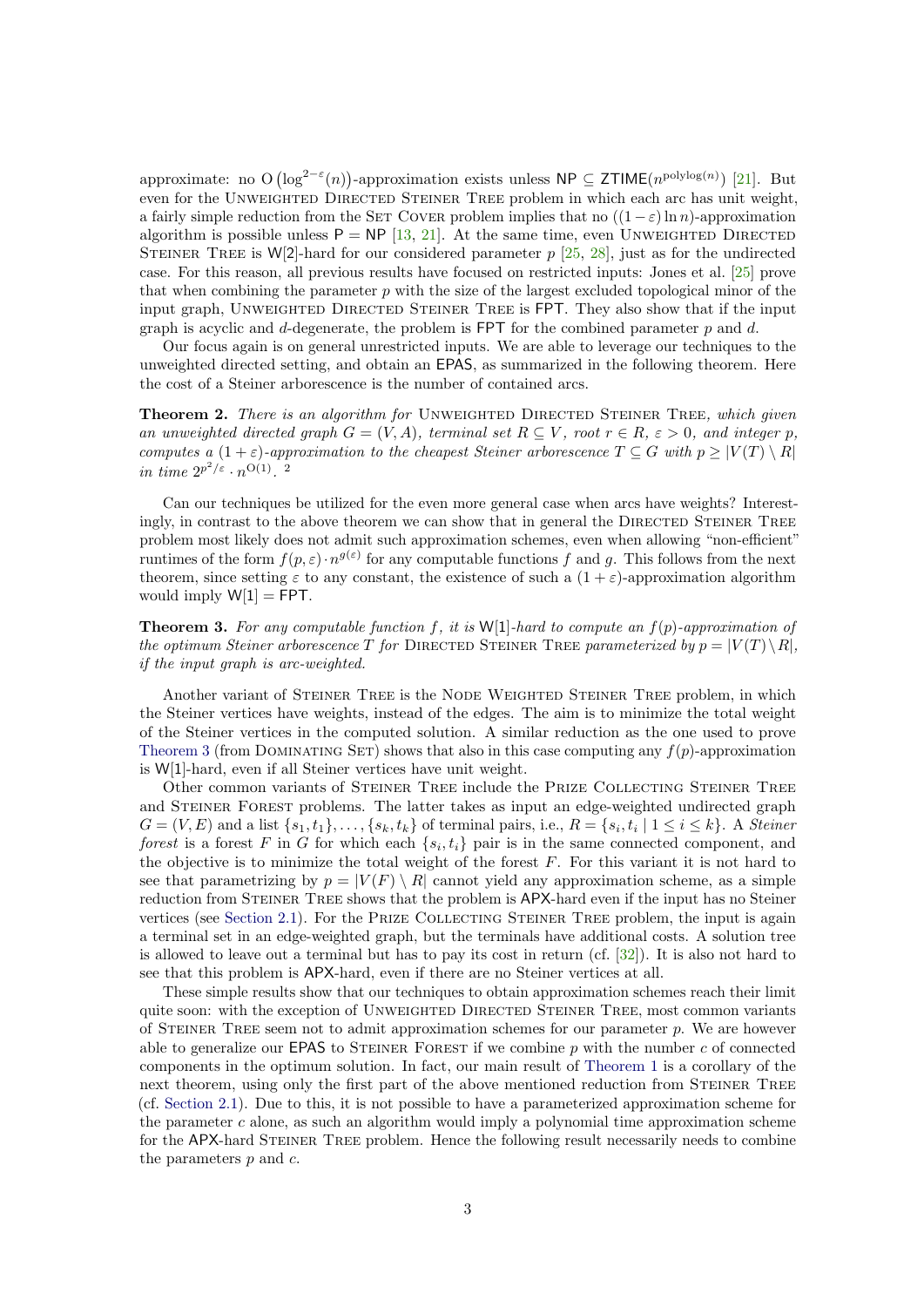**Theorem 4.** There is an algorithm for STEINER FOREST, which given an edge-weighted undirected graph  $G = (V, E)$ , a list  $\{s_1, t_1\}, \ldots, \{s_k, t_k\} \subseteq V$  of terminal pairs,  $\varepsilon > 0$ , and integers p,c, computes a  $(1+\varepsilon)$ -approximation to the cheapest Steiner forest  $F \subseteq G$  with at most c connected components and  $p \ge |V(F) \setminus R|$  where  $R = \{s_i, t_i \mid 1 \le i \le k\}$ , in time  $(2c)^{O((p+c)^2/\varepsilon^4)} \cdot n^{O(1)}$ .

A topic tightly connected to parameterized algorithms is kernelization. We here use the framework of Lokshtanov et al. [\[27\]](#page-23-5), who also give a thorough introduction to the topic (see [Section 2.2](#page-6-1) for formal definitions). Loosely speaking, a kernelization algorithm runs in polynomial time, and, given an instance of a parameterized problem, computes another instance of the same problem, such that the size of the latter instance is at most  $f(p)$  for some computable function f in the parameter p of the input instance. The computed instance is called the kernel, and for an optimization problem it must be possible to efficiently convert an optimum solution to the kernel into an optimum solution to the input instance.

A fundamental result of parameterized complexity says that a problem is FPT if and only if it has a kernelization algorithm  $[12]$ . This means that for our parameter p, most likely STEINER Tree does not have a kernelization algorithm, as it is W[2]-hard. For this reason, the focus of kernelization results have previously again shifted to special cases. By a folklore result, STEINER TREE is FPT for our parameter p if the input graph is planar (cf.  $[25]$ ). Of particular interest are polynomial kernels, which have size polynomial in the input parameter. The idea is that computing the kernel in this case is an efficient preprocessing procedure for the problem, such that exhaustive search algorithms can be used on the kernel. Suchy  $[31]$  proved that UNWEIGHTED STEINER TREE parameterized by p admits a polynomial kernel if the input graph is planar.

Our aspirations again are to obtain results for inputs that are as general as possible, i.e., on unrestricted edge-weighted input graphs. We prove that Steiner Tree has a polynomial *lossy* (approximate) kernel, despite the fact that the problem is W[2]-hard: an  $\alpha$ -approximate kernelization algorithm is a kernelization algorithm that computes a new instance for which a given β-approximation can be converted into an  $\alpha$ β-approximation for the input instance in polynomial time. The new instance is now called a *(polynomial) approximate kernel*, and its size is again bounded as a function (a polynomial) of the parameter of the input instance.

Just as for our parameterized approximation schemes in [Theorems 1](#page-1-2) and [4,](#page-2-1) we prove the existence of a lossy kernel for Steiner Tree by a generalization to Steiner Forest where we combine the parameter  $p$  with the number  $c$  of connected components in the optimum solution. Also, our lossy kernel can approximate the optimum arbitrarily well: we prove that for our parameter the Steiner Forest problem admits a polynomial size approximate kernelization scheme (PSAKS), i.e., for every  $\varepsilon > 0$  there is a  $(1 + \varepsilon)$ -approximate kernelization algorithm that computes a polynomial approximate kernel. An easy corollary then is that Steiner Tree parameterized only by p also has a PSAKS, by setting  $c = 1$  in [Theorem 5](#page-3-0) and using the above mentioned reduction from STEINER TREE to STEINER FOREST (cf. [Section 2.1\)](#page-6-0).

<span id="page-3-0"></span>**Theorem 5.** There is a  $(1+\varepsilon)$ -approximate kernelization algorithm for STEINER FOREST, which given an edge-weighted undirected graph  $G = (V, E)$ , a list  $\{s_1, t_1\}, \ldots, \{s_k, t_k\} \subseteq V$  of terminal pairs, and integers p, c, computes an approximate kernel of size  $((p+c)/\varepsilon)^{2^{\text{O}(1/\varepsilon)} }$ , if for the optimum Steiner forest  $F \subseteq G$ ,  $p \ge |V(F) \setminus R|$  where  $R = \{s_i, t_i \mid 1 \le i \le k\}$ , the number of connected components of F is at most c, and  $\varepsilon > 0$ .<sup>2</sup>

<span id="page-3-1"></span>Analogous to approximation schemes, it is possible to distinguish between efficient and nonefficient kernelization schemes: a PSAKS is *size efficient* if the size of the approximate kernel is bounded by  $f(\varepsilon) \cdot p^{\mathcal{O}(1)}$ , where p is the parameter and f is a computable function independent of p. Our bound on the approximate kernel size in [Theorem 5](#page-3-0) implies that we do not obtain a size efficient PSAKS for either Steiner Forest or Steiner Tree. This is in contrast to the existence of efficient approximation schemes for the same parameters in [Theorems 1](#page-1-2) and [4.](#page-2-1) We leave open whether a size efficient PSAKS can be found in either case. Interestingly, we also do not obtain any PSAKS for the Unweighted Directed Steiner Tree problem, even though by [Theorem 2](#page-2-2) an EPAS exists. In fact this is not surprising given the following theorem.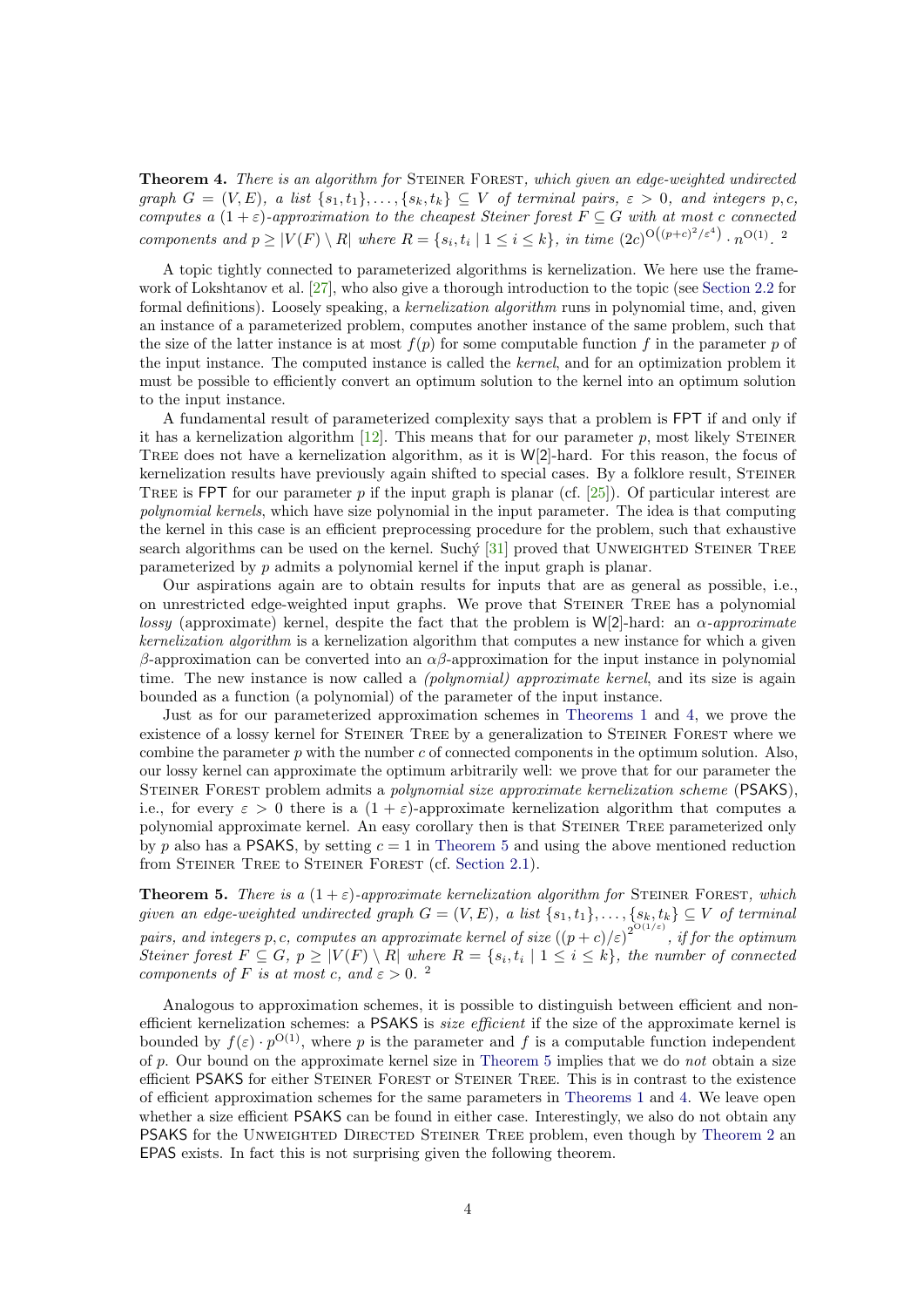**Theorem 6.** No polynomial size  $(2 - \varepsilon)$ -approximate kernelization algorithm exists for UN-WEIGHTED DIRECTED STEINER TREE parameterized by the number  $p = |V(T) \setminus R|$  of Steiner vertices in the optimum Steiner arborescence T for any  $\varepsilon > 0$ , unless NP  $\subset$  coNP/Poly.

#### 1.1 Used techniques

Our algorithms are based on the intuition that a Steiner tree containing only few Steiner vertices but many terminals must either contain a large component induced by terminals, or a Steiner vertex with many terminal neighbors forming a large star. A high-level description of our algorithms for Unweighted Directed Steiner Tree and Steiner Forest therefore is as follows. In each step a tree is found in the graph in polynomial time, which connects some terminals using few Steiner vertices. We save this tree as part of the approximate solution and then contract it in the graph. The vertex resulting from the contraction is declared a terminal and the process repeats for the new graph. Previous results [\[25,](#page-23-3) [31\]](#page-23-4) have also built on this straightforward procedure in order to obtain FPT algorithms and polynomial kernels for special cases of UNWEIGHTED DIRECTED Steiner Tree and Unweighted Steiner Tree. In particular, in the unweighted undirected setting it is a well-known fact (cf. [\[31\]](#page-23-4)) that contracting an adjacent pair of terminals is always a safe option, as there always exists an optimum Steiner tree containing this edge. However this immediately breaks down if the input graph is edge-weighted, as an edge between terminals might be very costly and should therefore not be contained in any (approximate) solution.

Instead we employ more subtle contraction rules, which use the following intuition. Every time we contract a tree with  $\ell$  terminals we decrease the number of terminals by  $\ell - 1$  (as the vertex arising from a contraction is a terminal). Our ultimate goal would be to reduce the number of terminals to one—at this point, the edges that we contracted during the whole run connect all the terminals. Decreasing the number of terminals by one can therefore be seen as a "unit of work". We will pick a tree with the lowest cost per unit of work done, and prove that as long as there are sufficiently many terminals left in the graph, these contractions only lose an  $\varepsilon$ -factor compared to the optimum. As soon as the number of terminals falls below a certain threshold depending on the given parameter, we can use an FPT algorithm computing the optimum solution in the remaining graph. This algorithm is parametrized by the number of terminals, which now is bounded by our parameter. For the variants of Steiner Tree considered in our positive results, such FPT algorithms can easily be obtained from the ones for STEINER TREE  $[3, 16, 19]$  $[3, 16, 19]$  $[3, 16, 19]$  $[3, 16, 19]$  $[3, 16, 19]$ . Adding this exact solution to the previously contracted trees gives a feasible solution that is a  $(1 + \varepsilon)$ -approximation.

Each step in which a tree is contracted in the graph can be seen as a reduction rule as used for kernelization algorithms. Typically, a proof for a kernelization algorithm will define a set of reduction rules and then show that the instance resulting from applying the rules exhaustively has size bounded as a function in the parameter. To obtain an  $\alpha$ -approximate kernelization algorithm, additionally it is shown that each reduction rule is  $\alpha$ -safe. Roughly speaking, this means that at most a factor of  $\alpha$  is lost when applying any number of  $\alpha$ -safe reduction rules (see [Section 2.2](#page-6-1) for formal definitions).

Contracting edges in a directed graph may introduce new paths, which did not exist before. Therefore, for the UNWEIGHTED DIRECTED STEINER TREE problem, we need to carefully choose the arborescence to contract. In order to prove [Theorem 2](#page-2-2) we show that each contraction is a  $(1+\varepsilon)$ -safe reduction rule. However, the total size of the graph resulting from exhaustively applying the contractions is not necessarily bounded as a function of our parameter. Thus we do not obtain an approximate kernel.

For STEINER FOREST the situation is in a sense the opposite. Choosing a tree to contract follows a fairly simple rule. On the downside however, the contractions we perform are not necessarily  $(1+\varepsilon)$ -safe reduction rules. In fact there are examples in which a single contraction will lose a large factor compared to the optimum cost. We are still able to show however, that after performing all contractions exhaustively, any  $\beta$ -approximation to the resulting instance can be converted into a  $(1 + \varepsilon)\beta$ -approximation to the original input instance. Even though the total size of the resulting instance again cannot be bounded in terms of our parameter, for STEINER FOREST we can go on to obtain a PSAKS. For this we utilize a result of Lokshtanov et al. [\[27\]](#page-23-5), which shows how to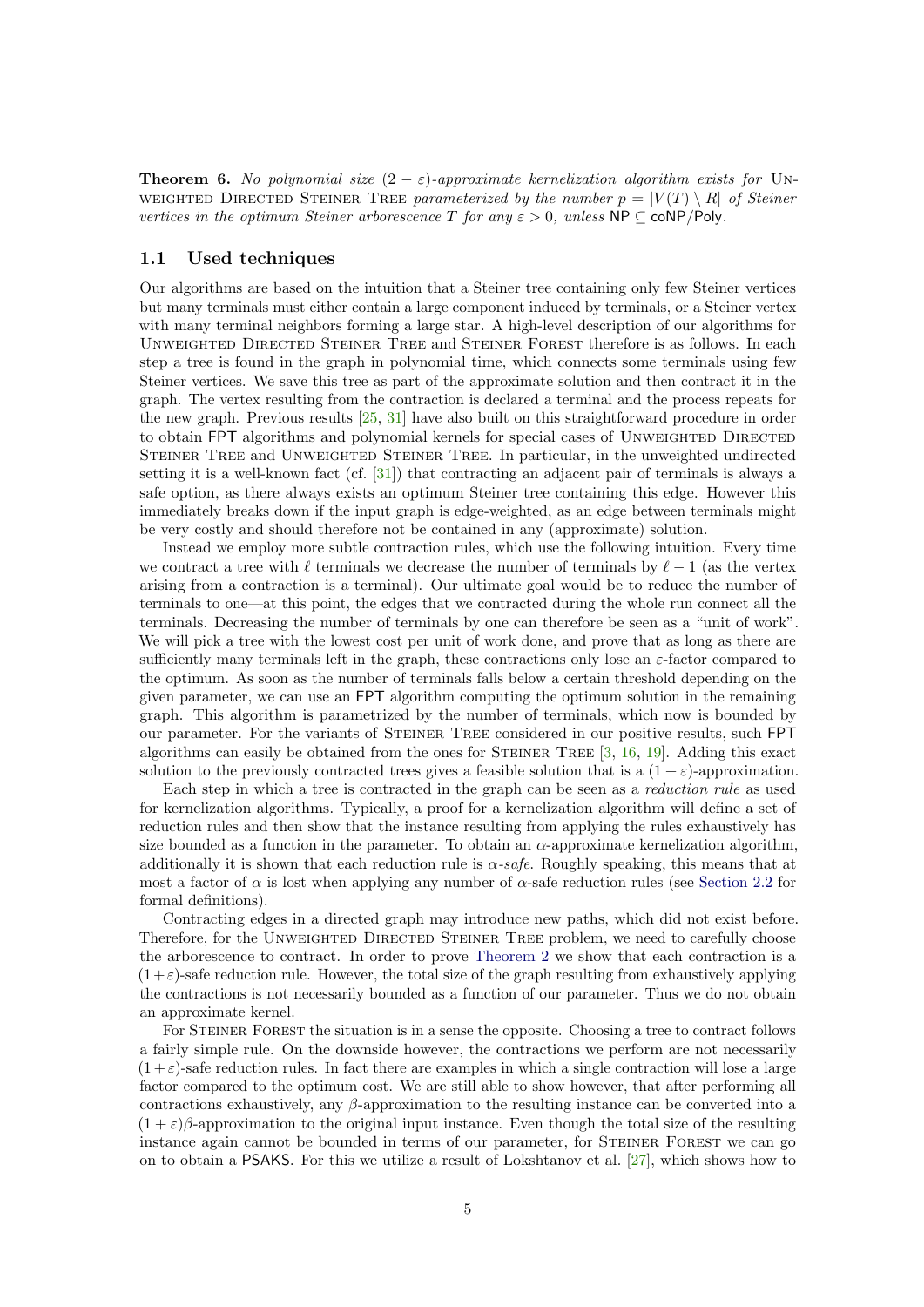obtain a PSAKS for Steiner Tree if the parameter is the number of terminals. This result can be extended to Steiner Forest, and since our instance has a number of terminals bounded in our parameter after applying all contractions, we obtain [Theorem 5.](#page-3-0)

To obtain our inapproximability result of [Theorem 3,](#page-2-0) we use a reduction from the Dominating SET problem. It was recently shown by Srikanta et al. [\[30\]](#page-23-7) that this problem does not admit parameterized  $f(k)$ -approximation algorithms for any function f, if the parameter k is the solution size, unless  $W[1] = FPT$ . We are able to exploit this to also show that no such algorithm exists for DIRECTED STEINER TREE with edge weights, under the same assumption. To prove [Theorem 6](#page-3-1) we use a cross composition from the SET COVER problem, for which Dinur and Steurer [\[13\]](#page-22-6) proved that it is NP-hard to compute a  $(1 - \varepsilon) \ln(n)$ -approximation. We are able to preserve only a constant gap, thus we leave open whether stronger non-constant lower bounds are obtainable, or whether UNWEIGHTED DIRECTED STEINER TREE has a polynomial size α-approximate kernel for some constant  $\alpha > 2$ .

### <span id="page-5-0"></span>1.2 Related work

As the STEINER TREE problem and its variants have been studied since decades, the literature on this topic is huge. We only present a selection of related work here, that was not yet mentioned above.

For general input graphs, Zelikovsky [\[33\]](#page-23-8) gave the first polynomial time approximation algorithm for Steiner Tree with a better ratio than 2 (which can easily be obtained by computing an MST on the terminal set). His algorithm is based on repeatedly contracting stars with three terminals each, in the metric closure of the graph, which yields a 11/6-approximation. This line of work led to the Borchers and Du [\[4\]](#page-21-2) Theorem, which states that for every Steiner Tree instance with terminal set R and every  $\varepsilon > 0$  there exists a set of sub-trees (so-called *full components*) on at most  $2^{O(1/\varepsilon)}$ terminals from R each, such that their union forms a Steiner tree for R of cost at most  $1+\varepsilon$  times the optimum. As a consequence, it is possible to compute all full components with at most  $2^{O(1/\varepsilon)}$ terminals (using an FPT algorithm parametrized by the number of terminals [\[16,](#page-22-2) [19\]](#page-22-3)), and then find a subset of the precomputed solutions, in order to approximate the optimum. This method is the basis of most modern STEINER TREE approximation algorithms, and is for instance leveraged in the currently best  $(\ln(4) + \varepsilon)$ -approximation algorithm of Byrka et al. [\[6\]](#page-21-0). The Borchers and Du [\[4\]](#page-21-2) Theorem can also be interpreted in terms of approximate kernelization schemes, as Lokshtanov et al. [\[27\]](#page-23-5) point out (cf. proof of [Theorem 5\)](#page-3-0). It is interesting to note that our algorithms are also based on finding good sub-trees. However, while computing optimum full components is NP-hard, the sub-trees we compute in each step can be found in polynomial time, regardless of how many terminals they contain.

For planar graphs [\[5\]](#page-21-3) it was shown that an EPTAS exists for STEINER TREE. For STEINER FOREST a 2-approximation can be computed in polynomial time on general inputs [\[2\]](#page-21-4), but an EPTAS also exists if the input is planar  $[17]$ . If the UNWEIGHTED STEINER TREE problem is parametrized by the solution size, it is known [\[14\]](#page-22-8) that no polynomial (exact) kernel exists, unless  $NP \subseteq \text{coNP}/Poly$ . If the input is restricted to planar or bounded-genus graphs it was shown that polynomial kernels do exist for this parametrization [\[29\]](#page-23-9). It was later shown [\[31\]](#page-23-4) that for planar graphs this is even true for our smaller parameter  $p$ .

For the DIRECTED STEINER TREE problem it is a long standing open problem whether a polylogarithmic approximation can be computed in polynomial time. It is known that an  $O(|R|^{\epsilon})$ -approximation can be computed in polynomial time [\[7\]](#page-22-9), and an  $O(\log^2 n)$ -approximation in quasi-polynomial time [\[7\]](#page-22-9). Feldmann and Marx [\[18\]](#page-22-10) consider the DIRECTED STEINER NETWORK problem, which is the directed variant of STEINER FOREST (i.e. a generalization of DIRECTED STEINER TREE). They give a dichotomy result, proving that the problem parameterized by  $|R|$ is FPT whenever the terminal pairs induce a graph that is a caterpillar with a constant number of additional edges, and otherwise the problem is  $W[1]$ -hard. Among the  $W[1]$ -hard cases is the STRONGLY CONNECTED STEINER SUBGRAPH problem (for which the hardness was originally established by Guo et al. [\[20\]](#page-22-11)), in which all terminals need to be strongly connected. For this problem a 2-approximation is obtainable [\[9\]](#page-22-12) when parametrizing by  $|R|$ , and a recent result shows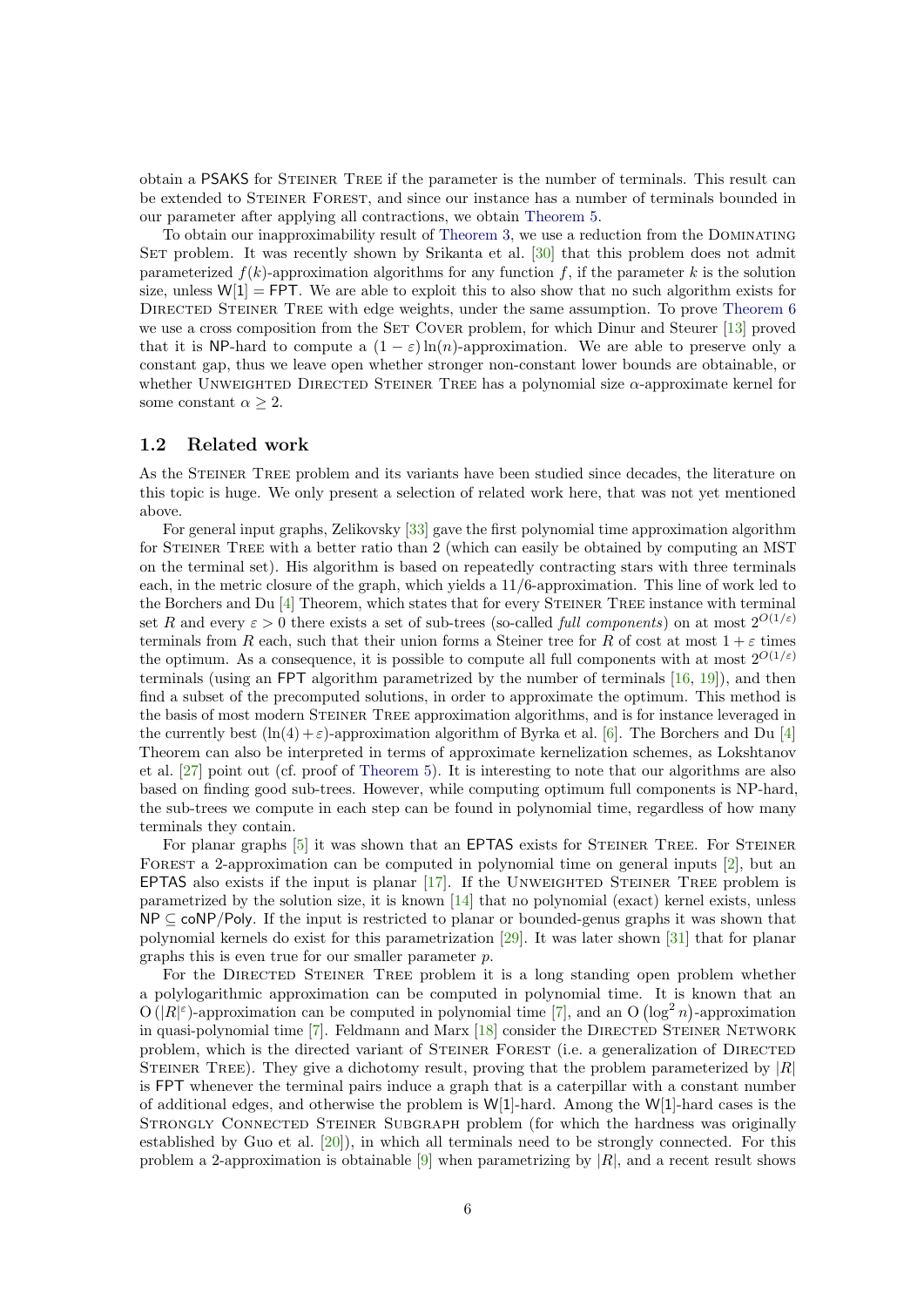that this is best possible [\[10\]](#page-22-13) under the Gap Exponential Time Hypothesis.

In the same paper, Chitnis et al.  $[10]$  also consider the BIDIRECTED STEINER NETWORK problem, which is the directed variant of STEINER FOREST on *bidirected* input graphs, i.e., directed graphs in which for every edge uv the reverse edge vu exists as well and has the same cost. These graphs model inputs that lie between the undirected and directed settings. From [Theorems 1](#page-1-2) and [5,](#page-3-0) it is not hard to see that the BIDIRECTED STEINER TREE problem (i.e. DIRECTED STEINER TREE on bidirected inputs) has both an **EPAS** and a **PSAKS** for our parameter  $p$ , by reducing the problem to the undirected setting. Since the PSAKS for parameter p follows from the PSAKS for parameter  $|R|$ given by Lokshtanov et al.  $[27]$ , it is interesting to note that for parameter  $|R|$ , Chitnis et al.  $[10]$ provide both a PSAKS and a parameterized approximation scheme for the BIDIRECTED STEINER Network problem whenever the optimum solution is planar. This is achieved by generalizing the Borchers and Du  $[4]$  Theorem to this setting. As this is a generalization of BIDIRECTED STEINER TREE, it is natural to ask whether corresponding algorithms also exist for our parameter  $p$  in the more general setting considered in [\[10\]](#page-22-13).

### 2 Preliminaries

#### <span id="page-6-0"></span>2.1 Reducing Steiner tree to Steiner forest

By a folklore result, we may reduce the STEINER TREE problem to STEINER FOREST. For this we pick an arbitrary terminal  $r$  of the STEINER TREE instance, and for every other terminal  $v$  of this instance, introduce a terminal pair  $\{v, r\}$  for STEINER FOREST.

If we want to construct an instance without Steiner vertices, we can add a new vertex  $w'$  for every Steiner vertex  $w$  of STEINER TREE and add an edge  $ww'$  of cost 0. Additionally we introduce a terminal pair  $\{w, w'\}$  to our STEINER FOREST instance. Hence  $\{s_i, t_i \mid 1 \le i \le k\} = V$  in the constructed Steiner Forest instance (i.e., there are no Steiner vertices), but an optimum Steiner forest in the constructed graph costs exactly as much as an optimum Steiner tree in the original graph. As STEINER TREE is APX-hard, the same is true for STEINER FOREST, even if all vertices are terminals.

### <span id="page-6-1"></span>2.2 Lossy kernels

We give a brief introduction to the lossy kernel framework as introduced by Lokshtanov et al. [\[27\]](#page-23-5). See the latter reference for a thorough introduction to the topic.

For an optimization problem, a polynomial time pre-processing algorithm is a pair of polynomial time algorithms: the reduction algorithm  $R$  and the solution lifting algorithm  $\mathcal{L}$ . The former takes an instance  $I$  with parameter  $p$  of a given problem as input, and outputs another instance  $I'$  with parameter  $p'$ . The solution lifting algorithm  $\mathcal L$  converts a solution for the instance  $I'$  to a solution of the input instance I: given a solution  $s'$  to I',  $\mathcal L$  computes a solution s for I, such that s is optimal for I if s' is optimal for I'. If additionally the output of  $R$  is bounded as a function of p, i.e., when  $|I'| + p' \leq f(p)$  for some computable function f independent of |I|, then the pair given by R and L is called a kernelization algorithm, and I' together with parameter  $p'$  is the kernel. If the reduction and solution lifting algorithms get an input that is not an instance of the problem (for example if the parameter does not correctly describe some property of the optimum solution), then the outputs of the algorithms are undefined and can be arbitrary.

An  $\alpha$ -approximate polynomial time pre-processing algorithm is again a pair of a reduction algorithm  $R$  and a solution lifting algorithm  $\mathcal{L}$ , both running in time polynomial in the input size. The reduction and solution lifting algorithms are as before, but there is a different property on the output of the latter: if the given solution s' to the instance I' computed by  $\mathcal R$  is a  $\beta$ -approximation, then the output of  $\mathcal L$  is a solution s that is an  $\alpha\beta$ -approximation for the original instance I. Analogous to before, an  $\alpha$ -approximate kernelization algorithm is an  $\alpha$ -approximate polynomial time pre-processing algorithm for which the size of the output of the reduction algorithm is bounded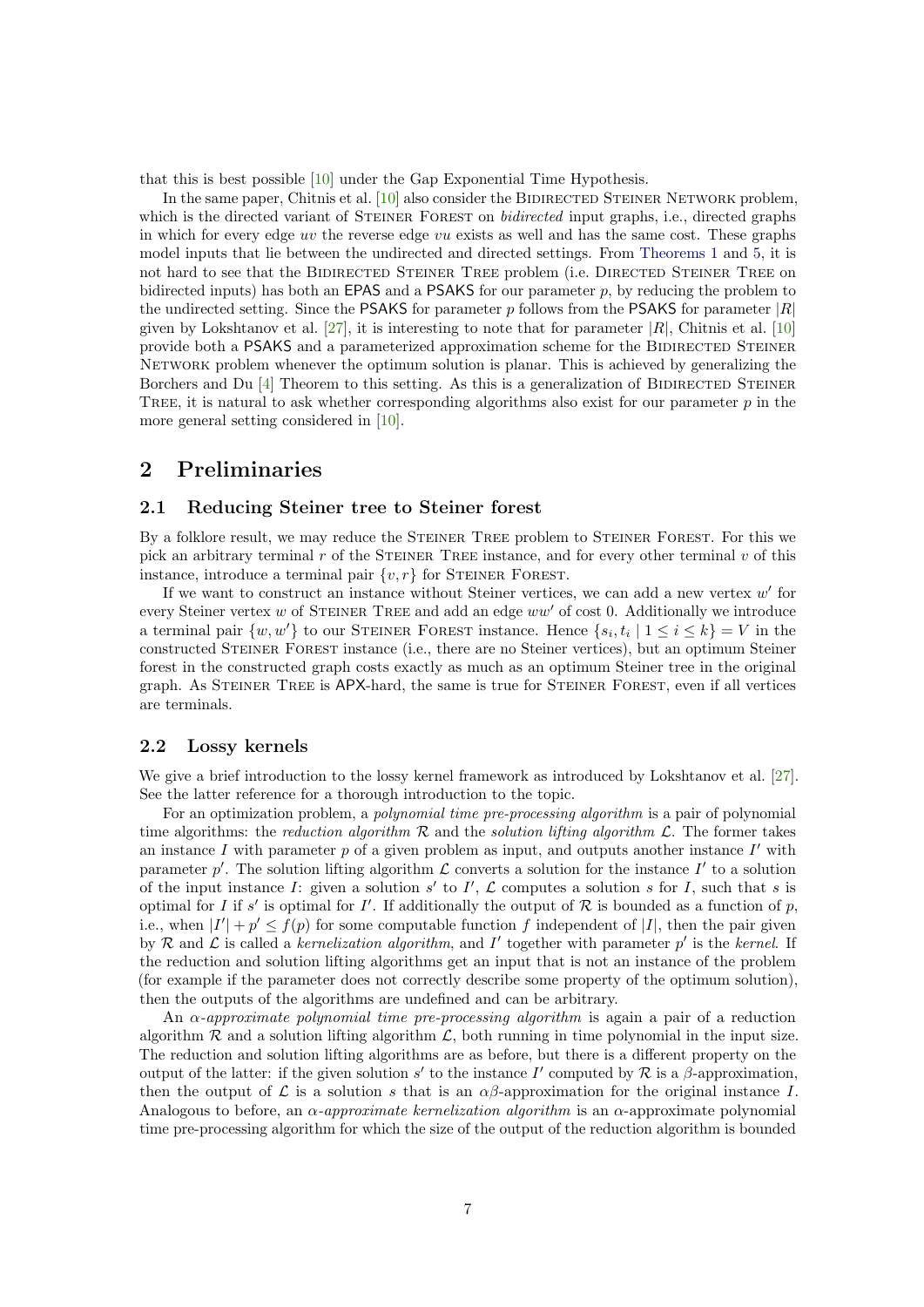in terms of p only. The output of  $R$  is in this case called an *approximate kernel*, and it is *polynomial* if its size is bounded by a polynomial in  $p$ .

In the context of lossy kernels a *reduction rule* is a reduction algorithm  $\mathcal{R}$ . It is called  $\alpha$ -safe if a solution lifting algorithm L exists, which together with R form a *strict*  $\alpha$ -approximate polynomial time pre-precessing algorithm. This means that if  $s'$  is a  $\beta$ -approximation for the instance computed by R, then L computes a  $(\max{\alpha;\beta})$ -approximation s for the input instance. As shown in [\[27\]](#page-23-5), the advantage of considering this stricter definition is that, as usual, reduction rules can be applied exhaustively, until a stable point is reached in which none of the rules would change the instance any longer: the algorithm resulting from applying these rules together with their corresponding solution lifting algorithms, forms a strict  $\alpha$ -approximate polynomial time pre-precessing algorithm (which is not necessarily the case when using the non-strict definition; see [\[27\]](#page-23-5)).

## 3 The weighted undirected Steiner forest and Steiner tree problems

In this section we describe an approximate polynomial time preprocessing algorithm that returns an instance of STEINER FOREST containing at most  $O((p+c)^2/\varepsilon^4)$  terminals if there is a Steiner forest with at most  $p$  Steiner vertices and at most  $c$  connected components. We can use this algorithm in two ways. Either we can proceed with a kernelization derived from Lokshtanov et al. [\[27\]](#page-23-5) and obtain a polynomial size lossy kernel [\(Theorem 5\)](#page-3-0), or we can run an exact FPT algorithm derived from Fuchs et al. [\[19\]](#page-22-3) on the reduced instance, obtaining an EPAS running in single exponential time with respect to the parameters [\(Theorems 1](#page-1-2) and [4\)](#page-2-1). In both cases we use the combined parameter  $(p, c)$ .

|        | <b>STEINER FOREST</b>                                                                                    |
|--------|----------------------------------------------------------------------------------------------------------|
| lnput: | A graph $G = (V, E)$ , with edge weights $w(e) \in \mathbb{R}^+$ for each $e \in E$ , and a list         |
|        | $\{s_1, t_1\}, \ldots, \{s_k, t_k\}$ of pairs of terminals.                                              |
|        | <b>Solution:</b> A Steiner forest $F \subseteq G$ containing an $s_i$ - $t_i$ path for every $i \in [k]$ |

We first rescale all weights so that every edge has weight strictly greater than 1. Then, in each step of our algorithm we pick a star, add it to the solution, and contract the star in the current graph. We repeat this procedure until the number of terminals falls below a specified bound depending on  $\varepsilon$ , p, and c. To describe how we pick the star to be contracted in each step, we need to introduce the ratio of a star. Let  $C$  be a set of edges of a star, i.e., all edges of  $C$  are incident to a common vertex which is the center of the star, and denote by Q the set of terminals incident to C. Provided  $|Q| \ge 2$ , we define the *ratio* of C as  $w(C)/(|Q|-1)$ , where  $w(C) = \sum_{e \in C} w(e)$ . Note that we allow  $C$  to contain only a single edge if it joins two terminals, and that due to rescaling of edge weights each star has ratio strictly greater than 1. Observe also that the ratio of a star is similar to the average weight of a star. However the ratio is skewed due to the subtraction of 1 in the denominator. In particular, for two stars of the same average weight, the one with more terminals will have the smaller ratio. Thus, in this sense, picking a star with small ratio favours large stars.

In every step, our algorithm contracts a star with the best available ratio (i.e., the lowest ratio among all stars connecting at least two terminals). Due to the following lemma, a star with the best ratio has a simple form: it consists of the cheapest  $i$  edges incident to its center vertex and some terminal. As there are  $n$  possible center vertices and at most  $n$  incident edges to each center which can be sorted in time O  $(n \log n)$ , the best ratio star can be found in time O  $(n^2 \log n)$ . Later we show that there is a star with at least two terminals in every step, provided that the number of terminals is more that  $p$ .

<span id="page-7-0"></span>**Lemma 7.** Let v be a vertex and denote by  $q_1, q_2, \ldots$  the terminals adjacent to v, where  $w(vq_1) \leq$  $w(vq_2) \leq \cdots$ , i.e., the terminals are ordered non-decreasingly by the weight of the corresponding edge vq<sub>i</sub>. The star with the best ratio having v as its center has edge set  $\{v_1, v_2, \ldots, v_{\varphi}\}$  for some  $\ell$ .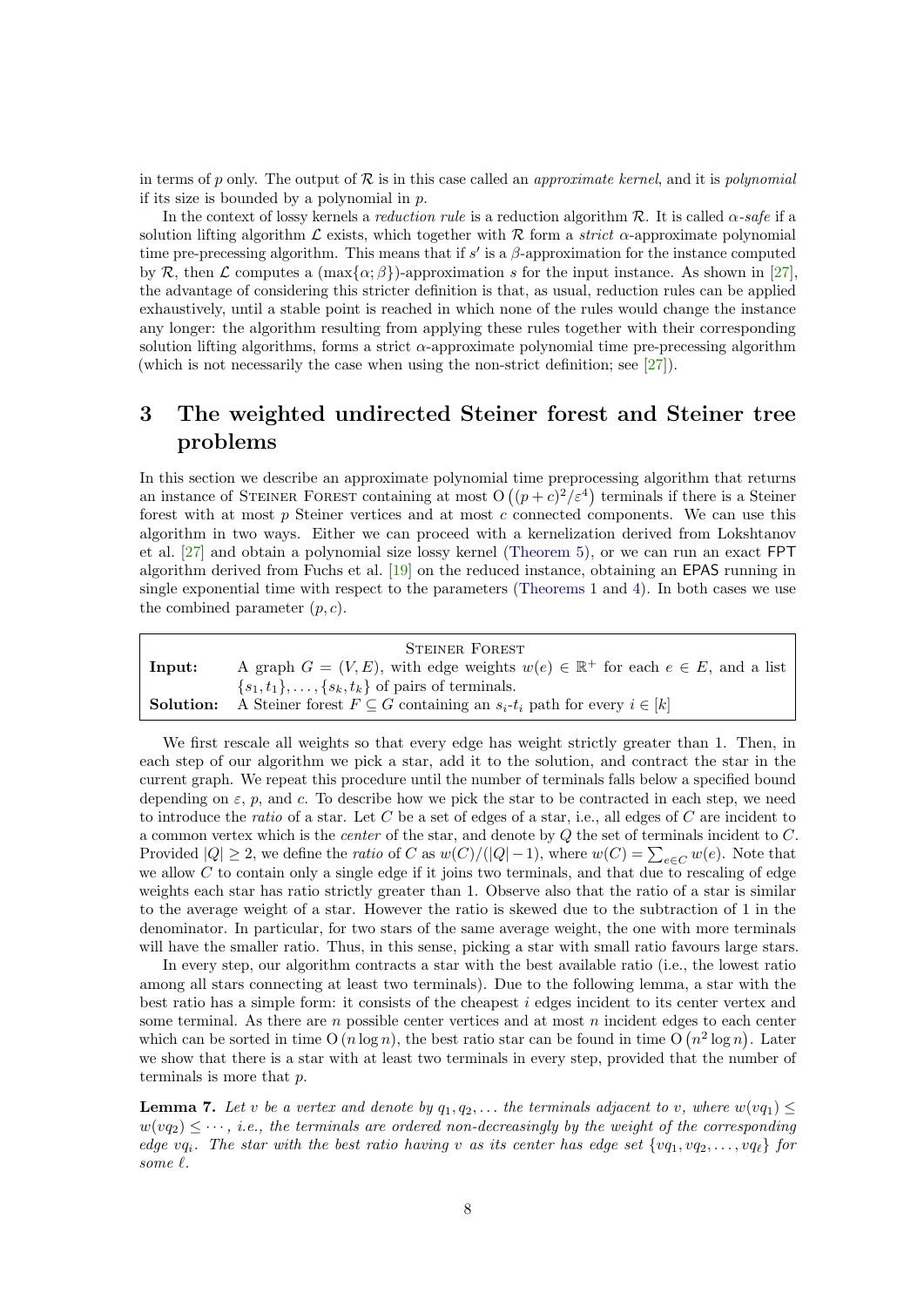*Proof.* Let C be an edge set of a star with center vertex v. First note that if this star contains a Steiner vertex w as a leaf, vw can be removed from C in order to decrease the ratio  $w(C)/(|Q|-1)$ , since only the terminals  $Q$  of the star are counted in the denominator. Also if  $C$  does not contain some edge  $vq_i$  but an edge  $vq_j$  with  $j > i$ , then we may switch the edge  $vq_j$  for  $vq_i$  in C in order to optimize the ratio: the denominator stays the same, but the numerator cannot increase, as the terminals  $q_1, q_2, \ldots$  are ordered non-decreasingly according to the weights  $v q_i$ .  $\Box$ 

To analyse our algorithm we need to keep track of the different graphs resulting from each contraction step t. Initially we set  $G_0$  to the input graph, and in each step  $t > 0$  we obtain a new graph  $G_{t+1}$  from  $G_t$  by contracting a set of edges  $C_t$  in  $G_t$ , such that  $C_t$  forms a star of minimum ratio in  $G_t$ . That is, we obtain  $G_{t+1}$  from  $G_t$  by identifying all vertices incident to edges in  $C_t$ , removing all resulting loops, and among the resulting parallel edges we delete all but the lightest one with respect to their weights. We also adjust the terminal pairs in a natural way: let  $v$  be the vertex of  $G_{t+1}$  resulting from contracting  $C_t$ . If  $G_t$  had a terminal pair  $\{s, t\}$  such that s is incident to some edge of  $C_t$  while t is not, then we introduce the terminal pair  $\{v, t\}$  for  $G_{t+1}$ . Also every terminal pair  $\{s, t\}$  of  $G_t$  for which neither s nor t is incident to any edge of  $C_t$  is introduced as a terminal pair of  $G_{t+1}$ . Any terminal pair for which both s and t are incident to edges of  $C_t$  is going to be connected by a path in the computed solution, as it will contain  $C_t$ . Hence, such a terminal pair can be safely removed.

The algorithm stops contracting best-ratio stars when there are less than  $\tau$  terminals left; the exact value of  $\tau$  depends on p, c, and the desired approximation factor, it will satisfy  $\tau > p$  and we specify it later. If the algorithm stops in step  $\tilde{t}$ , the solution lifting algorithm takes a feasible solution F of  $G_{\tilde{t}}$  and returns the union of F and  $\bigcup_{t=0}^{\tilde{t}} C_t$ . Such a solution is clearly feasible, since we adapted the terminal pairs accordingly after each contraction.

For the purpose of analysis, we consider a solution in the current graph  $G_t$  that originates from a solution of the original instance  $G_0$ , but may contain edges that are heavier than those in  $G_t$ . More concretely, denote by  $F_0^*$  a solution in  $G_0$  with at most p Steiner vertices and at most c components, i.e.,  $F_0^*$  is a Steiner forest containing every  $s_i-t_i$  path. We remark that  $F_0^*$  may or may not be an optimum solution of  $G_0$ . Given  $F_t^*$  for  $t \geq 0$ , we modify this solution to obtain a new feasible solution  $F_{t+1}^*$  on the terminal pairs of  $G_{t+1}$ . Note that the edges of the contracted star  $C_t$ might not be part of  $F_t^*$ . We still mimic the contraction of the star in  $F_t^*$ : to obtain  $F_{t+1}^*$  from  $F_t^*$ , we identify all leaves of  $C_t$  (which are terminals by [Lemma 7](#page-7-0) and thus part of the solution  $F_t^*$ ) and possibly also the center v of  $C_t$  if it is in  $F_t^*$ . This results in a vertex v'. We now want to delete edges incident to  $v'$  in such a way that we are left with an acyclic feasible solution. If we delete an inclusion-wise minimal feedback edge set, we clearly get a feasible solution. Let  $Q_t$  denote the set of terminals incident to  $C_t$ . We choose a feedback edge set  $D_t$  for which every edge was incident to a vertex of  $Q_t$  before the contraction in  $F_t^*$ , i.e., an edge of  $G_t$  corresponding to an edge of  $D_t$ never connects two Steiner vertices. Note that such an inclusion-wise minimal feedback edge set always exists: if we delete all edges of  $F_t^*$  incident to  $Q_t$  except  $C_t$  and then contract  $C_t$ , we get an acyclic graph. See [Fig. 1](#page-9-0) for an illustration.

The resulting graph is  $F_{t+1}^*$ , which now forms a forest connecting all terminal pairs of  $G_{t+1}$ . Note that for each edge in  $F_{t+1}^*$  there is a corresponding edge in  $G_{t+1}$ , which however may be lighter in  $G_{t+1}$ , as from each bundle of parallel edges in  $G_t$  we keep the lightest one, but this edge may not exist in  $F_t^*$ .

We now observe that there is always a star with at least two terminals and thus the algorithm always selects some star.

### <span id="page-8-0"></span>**Lemma 8.** Provided that there are at least  $\tau > p$  terminals in  $G_t$ , there is a star with a least two terminals in  $G_t$ .

*Proof.* Note that it is sufficient to find such a star in  $F_t^*$  as edges in  $F_t^*$  are also present in  $G_t$ (even if their weight may be smaller). If there is an edge  $e$  between two terminals in  $F_t^*$ , then we are done as e itself is a star. Otherwise, all terminals are incident to Steiner vertices only. Thus there must be a Steiner vertex incident to at least two terminals in  $F_t^*$ , since  $F_t^*$  contains at most p Steiner vertices but more than p terminals.  $\Box$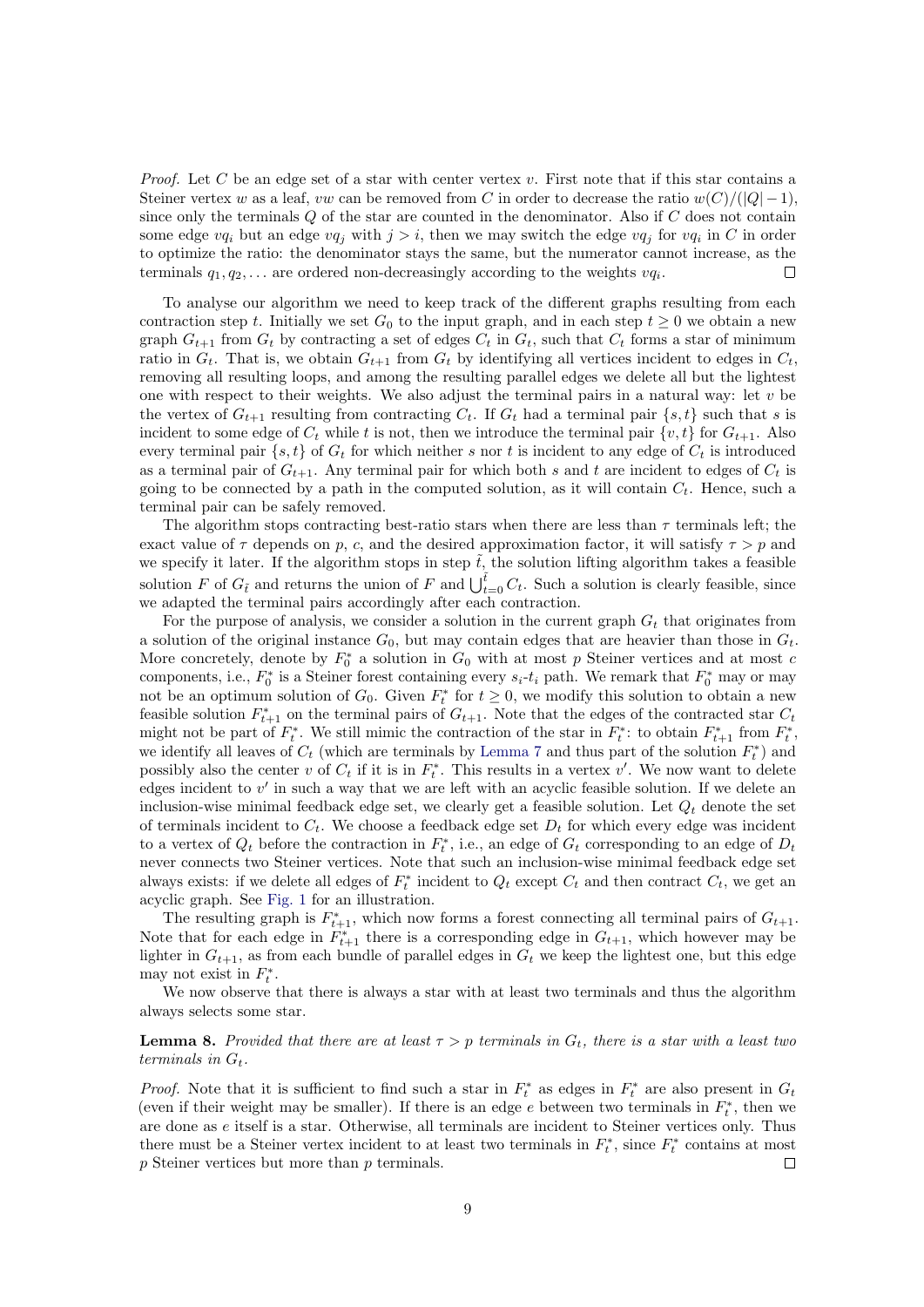

<span id="page-9-0"></span>Figure 1: An example of creating  $F_{t+1}^*$  from  $F_t^*$  after a contraction  $C_t$ . Each edge in  $C_t$  (dashed) may or may not be in  $F_t^*$ . The thick edge cannot be in  $D_t$  because it is not incident to any terminal.

To show that our algorithm only loses an  $\varepsilon$ -factor compared to the cost of the solution  $F_0^*$ , we will compare the cost of the edges  $C_t$  contracted by our algorithm to the set  $D_t = E(F_{t+1}^*) \setminus E(F_t^*)$ of deleted edges of  $F_t^*$ . Note that there are at least  $|Q_t| - c$  edges in  $D_t$ , since we contracted  $Q_t$ terminals in the forest  $F_t^*$  with at most c connected components to obtain  $F_{t+1}^*$ , and a forest on n vertices and k components has  $n - k$  edges. We decrease the number of vertices of  $F_t^*$  by at least  $|Q_t| - 1$  (one more if the center of the star with edge set  $C_t$  was a Steiner vertex present in  $F_t^*$ ), and we decrease the number of components by at most  $c - 1$ . Note also that for any two time steps  $t \neq t'$ , the sets  $D_t$  and  $D_{t'}$ , but also the sets  $C_t$  and  $C_{t'}$ , are disjoint. Thus if  $w(C_t) \leq (1+\varepsilon)w(D_t)$ for every t, then our algorithm computes a  $(1+\varepsilon)$ -approximation. Unfortunately, this is not always the case: there are contractions for which this condition does not hold (see [Fig. 2\)](#page-9-1) and we have to account for them differently.

**Definition 9.** If  $w(C_t) \leq (1+\varepsilon)w(D_t)$  we say that the contracted edge set  $C_t$  in step t is good; otherwise  $C_t$  is bad. Moreover, if  $F_t^*$  has strictly more components than  $F_{t+1}^*$ , we say that  $C_t$  is multiple-component, otherwise it is single-component.

Our goal is to show that the total weight of bad contractions is bounded by an  $\varepsilon$ -fraction of the weight of  $F_0^*$ . We start by proving that if the set  $Q_t$  of terminals in  $C_t$  is sufficiently large, then the contraction is good. Intuitively, this means that skewing the ratio such that large stars are favoured (compared to just picking the star with smallest average weight) tends to result in good contractions. We define

$$
\lambda := \frac{(1+\varepsilon)(p+c)}{\varepsilon}.
$$

<span id="page-9-2"></span>**Lemma 10.** If  $|Q_t| \geq \lambda$ , then the contracted edge set  $C_t$  is good.

*Proof.* For brevity, we drop the index t. Let  $r = w(C)/(|Q|-1)$  be the ratio of the contracted star, and let  $\ell'$  be the number of deleted edges in  $D$  that connect two terminals. Note that any such edge has weight at least  $r$ , since it spans a star with two terminals, which has ratio equal to its weight, and since each edge in  $F^*$  (of which D is a subset) can only be heavier than the corresponding edge in the current graph G.



<span id="page-9-1"></span>Figure 2: An example of a bad contraction. The numbers of terminals and the weight M can be arbitrarily large. The star centered at v has ratio M while every star centered either at  $s_1$  or  $s_2$ has ratio slightly more than  $M$ . By contracting the star centered at  $v$  we create a cycle containing only edges of weight 2. Thus, for a sufficiently large value of M the contraction cannot be charged.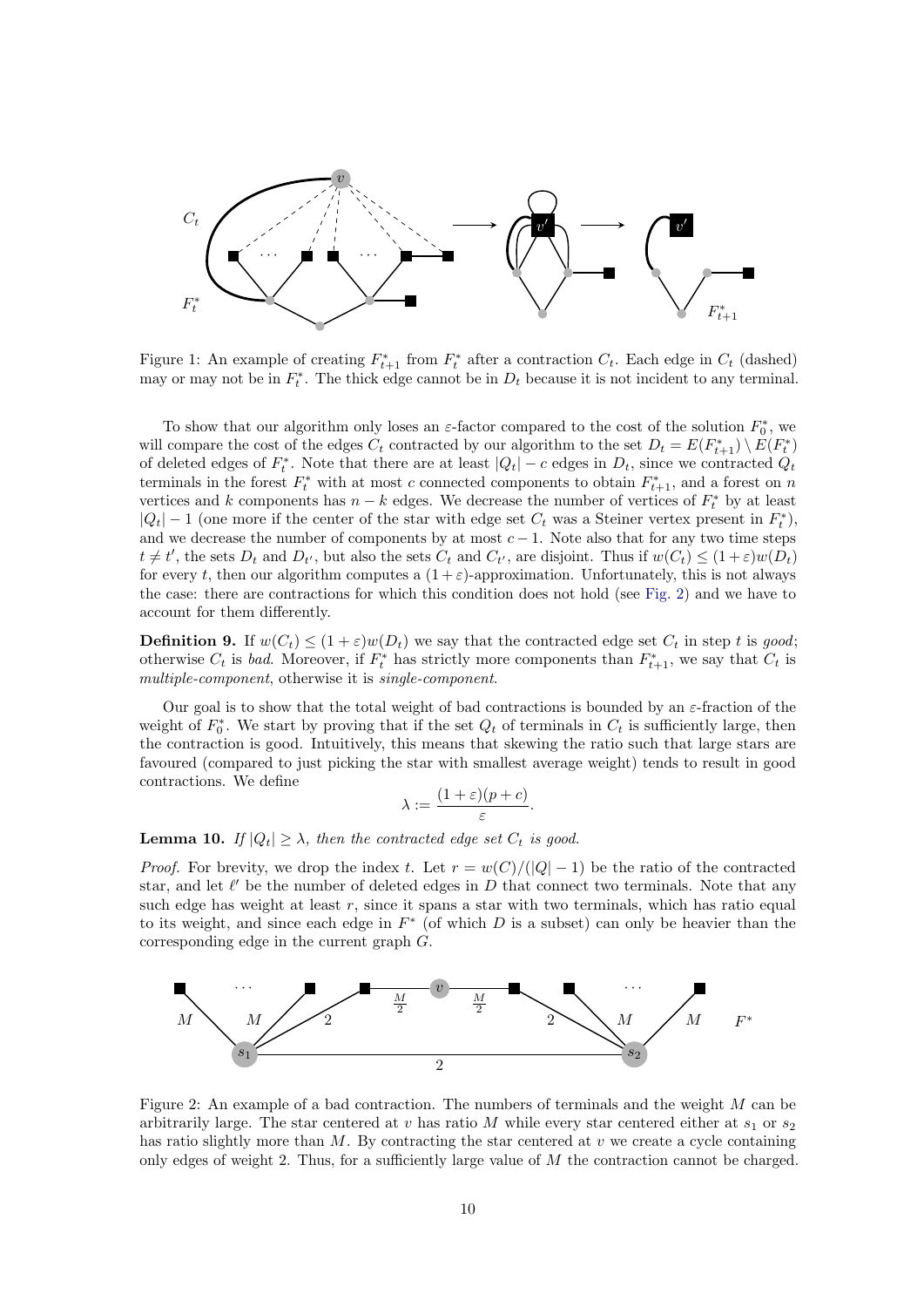

<span id="page-10-0"></span>Figure 3: The contracted star  $C$  and a part of the optimal solution spanned by the terminals  $Q$  of the star C.

Let  $u_1, \ldots, u_q$  be the Steiner vertices adjacent to edges in D, and let  $\ell_i$  be the number of edges in  $D$  incident to one such Steiner vertex  $u_i$  (see [Fig. 3\)](#page-10-0). Since  $D$  is a feedback edge set in which any edge was incident to a terminal in  $Q$  before the contraction, there is no edge in  $D$  which connects two Steiner vertices. Consider the star spanned by the  $\ell_i$  edges of D incident to  $u_i$ . If  $\ell_i \geq 2$ , the ratio of this star is at least r, since its edges are at least as heavy as the corresponding edges in  $G$  and the algorithm chose a star with the minimum ratio in  $G$ . Thus, the weight of edges in  $D$ incident to  $u_i$  is at least  $r(\ell_i - 1)$ . In the case where  $\ell_i = 1$ , the lower bound  $r(\ell_i - 1) = 0$  on the weight holds trivially.

Any edge in  $D$  not incident to any Steiner vertex  $u_i$  connects two terminals. Therefore, we have  $\ell' + \sum_{i=1}^{q} \ell_i = |D|$  as any edge in D is incident to a terminal in Q and we thus do not count any edge twice. Also recall that  $|D| \ge |Q| - c$ . Since F contains at most p Steiner vertices we have  $q \leq p$ , and we obtain

$$
w(D) \ge r\ell' + \sum_{i=1}^q r(\ell_i - 1) = r\left(\ell' + \sum_{i=1}^q \ell_i - q\right) \ge r(|Q| - p - c).
$$

Finally, using  $|Q| \geq \lambda$  we bound  $w(C)$  by  $(1 + \varepsilon)w(D)$  as follows:

$$
(1+\varepsilon)w(D) \ge (1+\varepsilon)r(|Q|-p-c) = r|Q| + r(\varepsilon|Q| - (1+\varepsilon)(p+c))
$$
  
 
$$
\ge w(C) + r\left(\varepsilon\frac{(1+\varepsilon)(p+c)}{\varepsilon} - (1+\varepsilon)(p+c)\right) = w(C). \quad \Box
$$

Note that there may be a lot of contractions with  $|Q| < \lambda$ . However, we show that only a bounded number of them is actually bad. The key idea is to consider contractions with ratio in an interval  $((1 + \delta)^i; (1 + \delta)^{i+1}]$  for some  $\delta > 0$  and integer *i*. Due to the rescaling of weights every star belongs to an interval with  $i \geq 0$ . The following crucial lemma of our analysis shows that the number of bad single-component contractions in each such interval is bounded in terms of p and  $\varepsilon$ , number of bad single-component contractions in each such interval is bounded in terms of p and  $\varepsilon$  if  $\delta$  is a function of  $\varepsilon$ . In particular, let  $\delta := \sqrt{1 + \varepsilon} - 1$ , so that  $(1 + \delta)^2 = 1 + \varepsilon$ . We call an edge set C with ratio r in the *i*-th interval, i.e., with  $r \in ((1+\delta)^i; (1+\delta)^{i+1}]$ , an *i*-contraction, and define

$$
\kappa := \frac{(1+\delta)p}{\delta} + p.
$$

<span id="page-10-1"></span>**Lemma 11.** For any integer i the number of bad single-component i-contractions is at most  $\kappa$ .

*Proof.* Let us focus on bad single-component *i*-contractions only which we just call bad *i*-contractions for brevity. Suppose for a contradiction that the number of bad *i*-contractions is larger than  $\kappa$ . Let  $\tilde{t}$  be the first step with a bad *i*-contraction, i.e.,  $\tilde{t}$  is the minimum among all t for which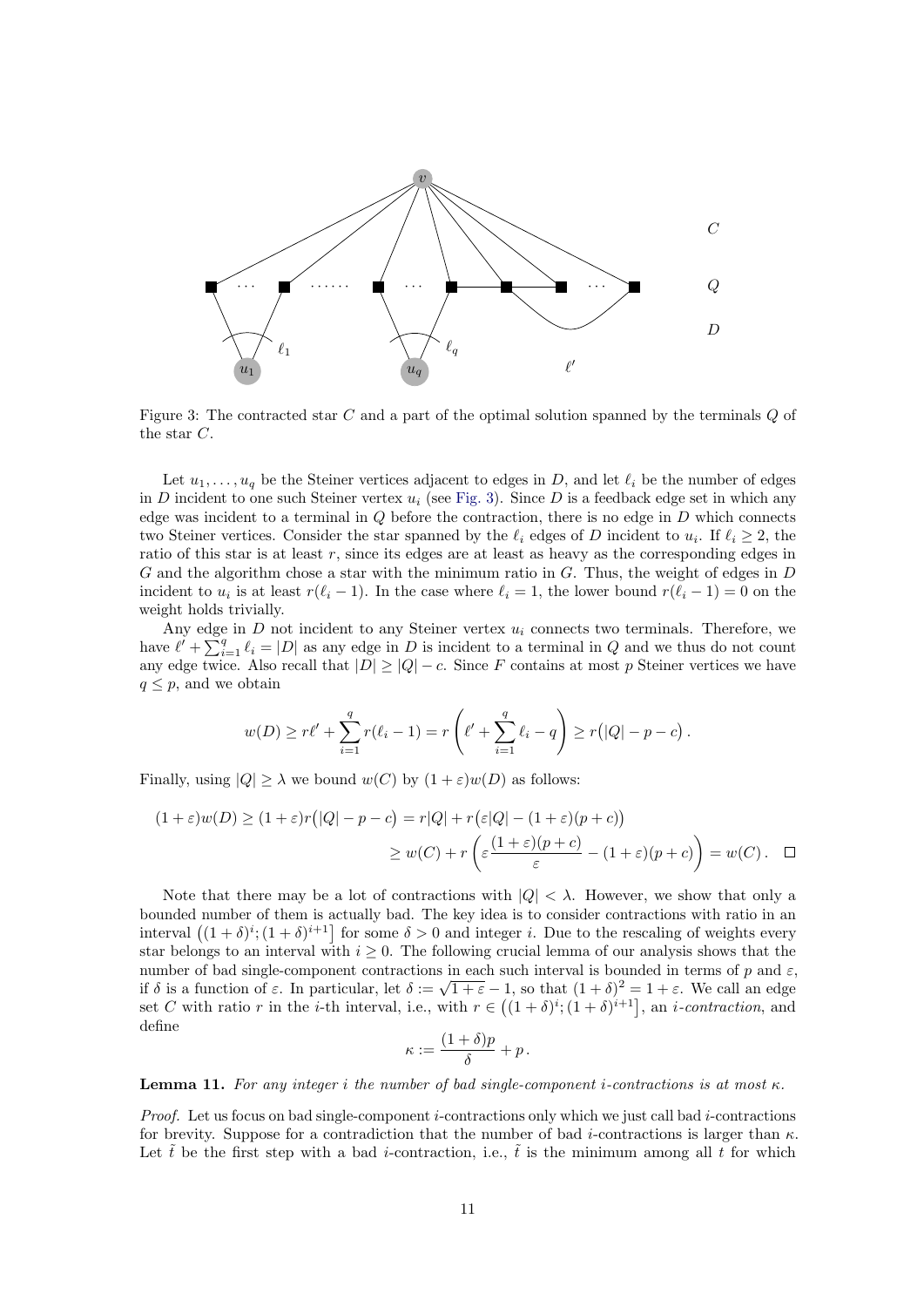$w(C_t) > (1+\varepsilon)w(D_t)$  and  $w(C_t)/(|Q_t|-1) \in ((1+\delta)^i; (1+\delta)^{i+1}]$  and the contraction is singlecomponent. The plan is to show that at step  $\tilde{t}$  there is a "light" star in  $G_{\tilde{t}}$  with ratio at most  $(1 + \delta)^i$  and consequently the algorithm would do a *j*-contraction for some  $j < i$ . This leads to a contradiction, since we assumed that in step  $\hat{t}$  the contraction has ratio in interval i. Note that it is sufficient to find such a light star in  $F_{\tilde{t}}^*$  as for each edge in  $F_{\tilde{t}}^*$  there is an edge in the graph  $G_{\tilde{t}}$ between the same vertices of the same weight or even lighter.

We claim that for each step  $t$  in which the algorithm does a bad  $i$ -contraction there is an edge  $e_t \in D_t$  with weight at most  $(1 + \delta)^{i-1}$ . We have  $w(C_t) > (1 + \varepsilon)w(D_t)$  as  $C_t$  is bad and  $w(C_t) \leq (1+\delta)^{i+1} (|Q_t|-1)$  as the ratio of  $C_t$  is in interval i. Putting it together and using the definition of  $\delta$  we obtain

$$
w(D_t) < \frac{(1+\delta)^{i+1}}{1+\varepsilon} \big( |Q_t| - 1 \big) = (1+\delta)^{i-1} \big( |Q_t| - 1 \big) \, .
$$

Because  $C_t$  is single-component, we have  $|D_t| \geq |Q_t| - 1$  and therefore there is an edge  $e_t \in D_t$ with weight at most  $(1 + \delta)^{i-1}$ , which proves the claim.

Note that the edge  $e_t$  also exists at time step  $\tilde{t}$ , as  $\tilde{t} \leq t$  and  $F_t^*$  is obtained from  $F_{\tilde{t}}^*$  by a sequence of edge contractions and deletions. At time  $\tilde{t}$  it cannot be that  $e_t$  connects two terminals, since we assume that the algorithm picked a star of ratio more than  $(1 + \delta)^i$  in step  $\tilde{t}$  (recall that each edge connecting two terminals is a star with ratio equal to its weight). It may happen though that  $e_t$  connects two Steiner vertices in step  $\tilde{t}$ . We discard any such edge  $e_t$  that connects two Steiner vertices in step  $\tilde{t}$ . That is, let S be the set of light edges  $e_t$  that lead between a Steiner vertex and a terminal in step  $\tilde{t}$ . Note that edges  $e_t$  and  $e_{t'}$  for steps  $t < t'$  with bad *i*-contractions are distinct, because  $D_t \cap D_{t'} = \emptyset$  as all edges in  $D_t$  are deleted from  $F_t^*$ . There are at most  $p-1$ edges  $e_t \notin S$  connecting two Steiner vertices in  $F_{\tilde{t}}^*$ , since  $F_{\tilde{t}}^*$  is a forest and the solution from which  $F_{\tilde{t}}^*$  is derived contained at most p Steiner vertices. As we assume that there are more than  $\kappa$  bad single-component *i*-contractions, we have  $|S| > \kappa - p$ .

At step tv there must be a Steiner vertex v in  $F_{\tilde{t}}^*$  incident to at least  $|S|/p > (\kappa - p)/p \ge (1+\delta)/\delta$ edges in S. Consider a star C with v as the center and with edges from S that are incident to v; we have  $|C| \ge (1 + \delta)/\delta$ . The ratio of this star is at most  $|C|(1 + \delta)^{i-1}/(|C|-1)$ . Since  $|C|/(|C|-1) \leq (1+\delta)$  (by a routine calculation) we get that the ratio of C is at most  $(1+\delta)^i$ which is a contradiction to the assumption that the algorithm does an *i*-contraction in step  $\tilde{t}$ .  $\Box$ 

We also need a bound on number of bad multiple-component edge sets.

<span id="page-11-0"></span>**Lemma 12.** The number of steps t in which a bad multiple-component edge set  $C_t$  is contracted is at most  $c - 1$ .

*Proof.* If  $C_t$  is a bad multiple-component edge set,  $F_{t+1}^*$  must have at least one component fewer than  $F_t^*$ . Since  $F_0^*$  has at most c components, the bound follows.  $\Box$ 

We remark that the proofs of [Lemma 11](#page-10-1) and [12](#page-11-0) do not use that the number of terminals in a bad *i*-contraction is bounded by  $\lambda$ , as shown in [Lemma 10.](#page-9-2) Instead we bound the total weight of bad contractions in terms of  $\lambda$ . For this let j be the largest interval of any contraction during the whole run of the algorithm, i.e., the ratio of every contracted star is at most  $(1 + \delta)^{j+1}$ . As there are at most  $\kappa$  bad single-component contractions in each interval and c bad multiple-component contractions and the interval size grows exponentially, we can upper bound the total weight of bad contractions in terms of  $\kappa$ , c,  $\lambda$  and  $(1+\delta)^j$ . We can also lower bound the weight of  $w(F_0^*)$  in terms of  $(1 + \delta)^j$  and the lower bound  $\tau$  on the number of terminals in the graph. If  $\tau$  is large enough then the total weight of edge sets  $C_t$  of bad contractions is at most  $\varepsilon \cdot w(F_0^*)$ . These ideas are summarized in the next lemma.

<span id="page-11-1"></span>**Lemma 13.** Let  $j$  be the largest interval of any contraction during the whole run of the algorithm and let  $W_B$  be the total weight of edge sets  $C_t$  of bad contractions. Then, the following holds.

$$
(1) W_B \leq (\kappa + c) \cdot \lambda \cdot (1 + \delta)^{j+2} / \delta.
$$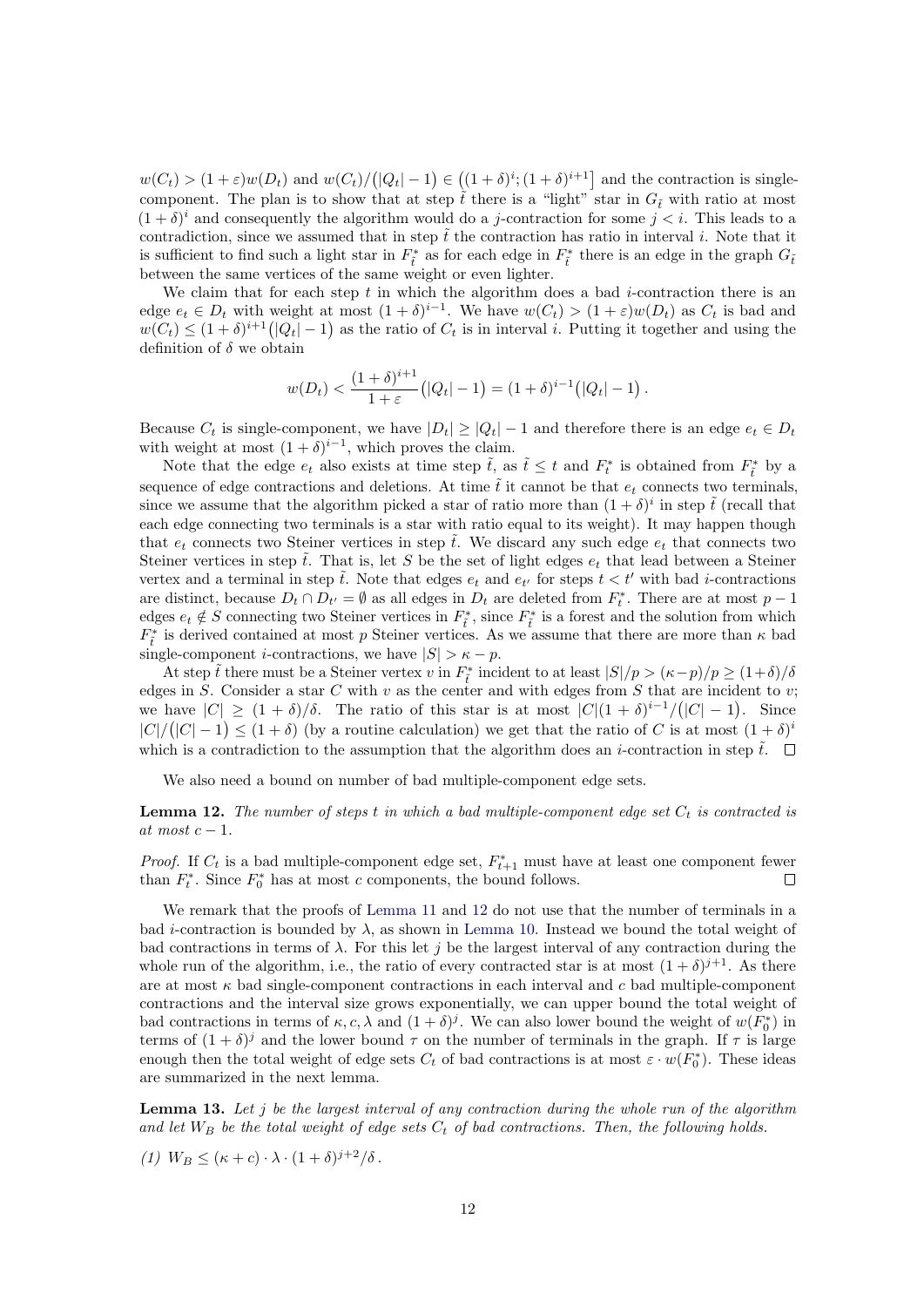(2) 
$$
w(F_0^*) \ge (1 + \delta)^j \cdot (\tau - 2p - c).
$$
  
\n(3) Let  
\n
$$
\tau := (\kappa + c) \cdot \lambda \cdot \frac{(1 + \delta)^2}{\varepsilon \delta} + 2p + c.
$$

Then  $W_B \leq \varepsilon \cdot w(F_0^*)$ .

Proof. (1) By [Lemma 12,](#page-11-0) there are less than c bad multiple-component contractions. Each of them has at most  $\lambda$  terminals by [Lemma 10](#page-9-2) and has ratio at most  $(1 + \delta)^{j+1}$  by the choice of j. Thus, the total weight of all bad multiple-component contractions can be bounded by  $(1 + \delta)^j \cdot \lambda \cdot c$ .

Note that it follows from [Lemmas 10](#page-9-2) and [11](#page-10-1) that the total weight of bad single-component *i*-contractions is at most  $\kappa \cdot \lambda \cdot (1+\delta)^{i+1}$ . The bound on the total weight of bad contractions follows by summing over all intervals in which the algorithm does a contraction:

$$
\kappa \cdot \lambda \cdot \sum_{i \le j} (1+\delta)^{i+1} + c \cdot \lambda \cdot (1+\delta)^j = \kappa \cdot \lambda \cdot \frac{(1+\delta)^{j+2} - 1}{(1+\delta) - 1} + c \cdot \lambda \cdot (1+\delta)^j \le (\kappa + c) \cdot \lambda \cdot \frac{(1+\delta)^{j+2}}{\delta}.
$$

This proves (1).

(2) When our algorithm contracted a star having ratio  $r \geq (1+\delta)^j$  in the largest interval j in some step t, all stars in  $F_t^*$  with Steiner vertices  $v_1, \ldots, v_q$  as centers had ratios at least r. Thus if  $\ell_i$  is the number of terminals incident to  $v_i$  in  $F_t^*$ , then these terminals together with  $v_i$  form a star of weight at least  $r \cdot (\ell_i - 1)$ . Similarly, all edges between terminals in  $F_t^*$  have weight at least  $r$ ; let  $\ell'$  be the number of such edges.

Since there are at least  $\tau$  terminals in step t (otherwise the algorithm would have terminated), and at most  $q-1$  of edges in  $F_t^*$  connect two Steiner vertices, we have  $\ell' + \sum_{i=1}^q \ell_i \geq \tau - c - (q-1) \geq$  $\tau - c - p$  as  $p \ge q$ . The total weight of edges in  $F_t^*$  is thus at least

$$
\ell' r + \sum_{i=1}^{q} r \cdot (\ell_i - 1) \ge r \cdot (\tau - 2p - c) \ge (1 + \delta)^j \cdot (\tau - 2p - c).
$$

This shows (2) as  $w(F_t^*) \leq w(F_0^*)$ .

(3) By (2) and using the value of  $\tau$  we have

$$
\varepsilon \cdot w(F_0^*) \ge \varepsilon (1+\delta)^j \cdot (\tau - 2p - c) \ge \varepsilon (1+\delta)^j \cdot (\kappa + c) \cdot \lambda \cdot \frac{(1+\delta)^2}{\varepsilon \delta} = (\kappa + c) \cdot \lambda \cdot \frac{(1+\delta)^{j+2}}{\delta},
$$

which is the upper bound on the total weight of bad edges sets by (1). Thus (3) holds as well.  $\square$ 

The above lemma can now be used to prove that all the contractions put together (by scaling  $\varepsilon$ ) form a  $(1 + \varepsilon)$ -approximate pre-processing procedure with respect to  $F_0^*$  (cf. [Section 2.2\)](#page-6-1).

<span id="page-12-0"></span>**Lemma 14.** The algorithm outputs an instance with  $\tau \in O((p+c)^2/\varepsilon^4)$  terminals and (together with the solution lifting algorithm) it is a  $(1+2\varepsilon)$ -approximate polynomial time pre-processing algorithm with respect to  $F_0^*$ .

*Proof.* By [Lemma 8](#page-8-0) each step of the algorithm can be executed since  $\tau > p$ . Thus the upper bound on the number of terminals follows directly from the description of the algorithm. To bound the running time, we already noted that finding a minimum ratio star to contract can be done in  $O(n^2 \log n)$  time. Since such a star with at least two vertices is contracted in each step t to form the next graph  $G_{t+1}$ , the total time used for contractions until only  $\tau$  terminals are left is polynomial in n.

Let us focus on the  $(1 + 2\varepsilon)$ -approximate part. Let  $H = G_{\tilde{t}}$  be the graph left after the last contraction step  $\tilde{t}$ , and let  $F_H$  be a Steiner forest for the remaining terminal pairs. The solution lifting algorithm simply adds all contracted edge sets  $C_0, C_1, \ldots$  to  $F_H$  in order to compute a Steiner forest  $F_G$  in the input graph G. We need to show that, if  $F_H$  is a  $\beta$ -approximation to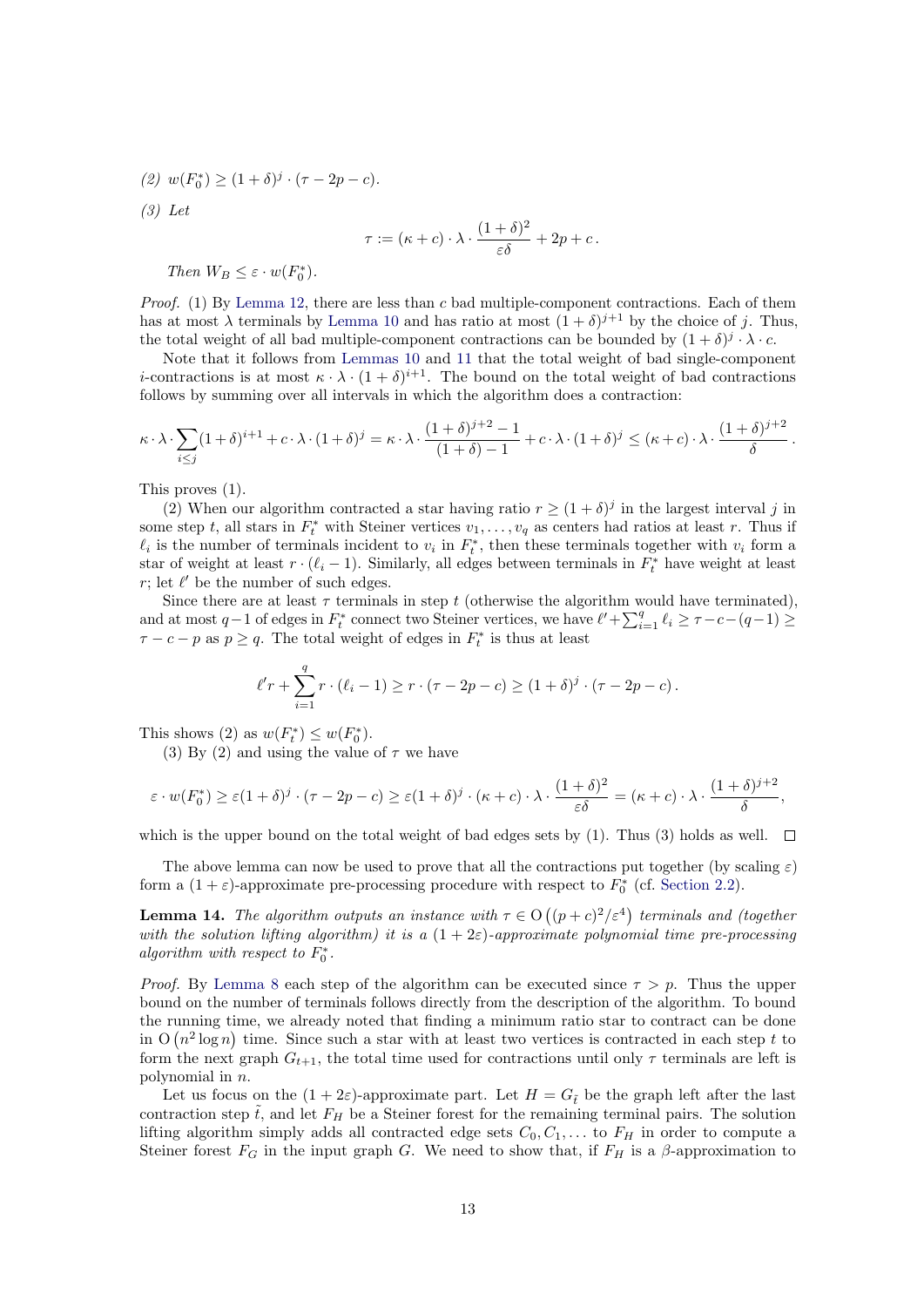the optimum  $F_H^*$  in H, the resulting forest  $F_G$  is a  $((1+2\varepsilon)\beta)$ -approximation to the optimum  $F_G^* = F_0^*$  of G.

Let us call a step t of the algorithm good (bad) if the corresponding contracted edge set  $C_t$  is good (bad). As all sets  $C_t$  are disjoint, using [Lemmas 10](#page-9-2) and [13](#page-11-1) the weight of  $F_G$  can be bounded by

$$
w(F_G) = \sum_{\text{good } t} w(C_t) + \sum_{\text{bad } t} w(C_t) + w(F_H) \le \sum_{\text{good } t} (1+\varepsilon)w(D_t) + \varepsilon \cdot w(F_G^*) + \beta \cdot w(F_H^*).
$$

The forest  $F_{\tilde{t}}^*$  left after the last contraction corresponds to a feasible solution in H. As the edge weights might be less expensive in H than in  $F_{\tilde{t}}^*$ , we have  $w(F_H^*) \leq w(F_{\tilde{t}}^*)$ . At the same time, the deleted sets  $D_t$  and the edges of  $F_{\tilde{t}}^*$  are disjoint, so that  $\sum_{\text{good } t} w(D_t) \leq \sum_t w(D_t) \leq$  $w(F_G^*) - w(F_{\tilde{t}}^*)$ . Therefore the above bound becomes

$$
w(F_G) \le (1+\varepsilon) \left( w(F_G^*) - w(F_{\tilde{t}}^*) \right) + \varepsilon \cdot w(F_G^*) + \beta \cdot w(F_{\tilde{t}}^*)
$$
  
 
$$
\le (1+\varepsilon)\beta \left( w(F_G^*) - w(F_{\tilde{t}}^*) + w(F_{\tilde{t}}^*) \right) + \varepsilon \cdot w(F_G^*) \le (1+2\varepsilon)\beta \cdot w(F_G^*),
$$

 $\Box$ 

which proves the claim.

[Algorithm 1](#page-13-0) gives a pseudo-code of the resulting algorithm. Note that in case the given  $p$  is smaller than the number of Steiner vertices in  $F_0^*$ , or c is smaller than the number of connected components in  $F_0^*$ , the algorithm still outputs a Steiner forest, but the approximation factor may be arbitrary.

**input** : undirected graph  $G = (V, E)$ , list of terminal pairs  $\{s_1, t_1\}, \ldots, \{s_k, t_k\}$ , edge weights  $w(e) \in \mathbb{R}_0^+$ 

**output :** a forest  $F \subseteq G$  such that it contains every  $s_i-t_i$  path.

1 Function BestStar $(v)$ 

- 2 if v is a terminal then  $z \leftarrow 1$
- $3 \mid \text{else } z \leftarrow 0$
- 4  $\begin{array}{c} | \quad q_1, \ldots, q_k \leftarrow \text{terminals adjacent to } v \text{ sorted by the weight of edge } v q_i \end{array}$
- $\mathbf{5}$  | for i in  $1, \ldots, k$  do

$$
\mathbf{6} \quad \Big| \quad \Big| \quad r_i \leftarrow \sum_{j=1}^i w(vq_j)/(i+z-1)
$$

- $\tau$  | return  $edges\; \{vq_1, \ldots, vq_i\}$  of star with the smallest  $r_i$  /\* which exists by [Lemma 8](#page-8-0) \*/
- 8 while number of terminals is at least  $\tau$  do
- 9  $\mid C \leftarrow \arg \min \{ w(C_v) \mid C_v \leftarrow \texttt{BestStar}(v), v \in V \}$
- $10$  Contract C
- <span id="page-13-1"></span><span id="page-13-0"></span>11 Run FPT algorithm parametrized by the number of terminals and connected components Algorithm 1: An algorithm for solving STEINER FOREST. If we stop before [Line 11](#page-13-1) we obtain the reduced instance.

*Proof of [Theorem 4.](#page-2-1)* Obtaining an FPT algorithm for STEINER FOREST parameterized by the number of terminals and connected components is not hard given an FPT algorithm as the one given in [\[19\]](#page-22-3) for Steiner Tree: we only need to guess the sets of terminals that form connected components in the optimum Steiner forest. We can then invoke the algorithm of [\[19\]](#page-22-3) on each subset to compute an optimum Steiner tree connecting it. The input to our algorithm is an integer  $c$ upper-bounding the number of components of the optimum. Thus each terminal can be in one of at most c components, so that there are  $c^{|R|}$  partitions of the terminal set R that need to be considered. The algorithm of [\[19\]](#page-22-3) runs in time  $(2 + \delta)^{|R|} \cdot n^{\mathcal{O}(1)}$  for any constant  $\delta > 0$ , and so this results in an algorithm with runtime  $((2 + \delta)c)^{|R|} \cdot n^{|O(1)|}$  to solve STEINER FOREST. We may run this algorithm on the STEINER FOREST instance that our pre-processing algorithm of [Lemma 14](#page-12-0) computes, in order to obtain [Theorem 4.](#page-2-1)  $\Box$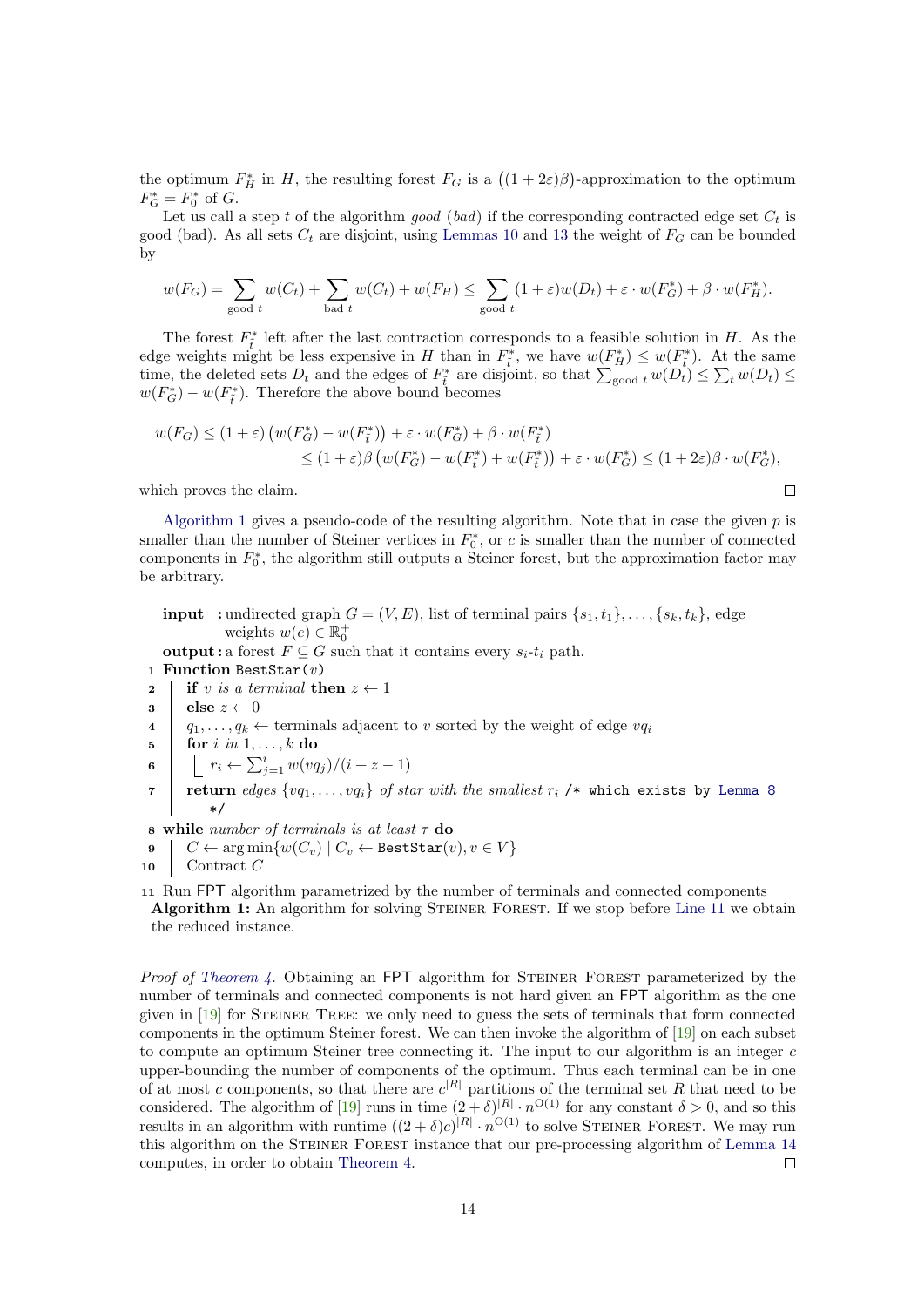Proof of [Theorem 5.](#page-3-0) To obtain our result on lossy kernels we rely on the fact that a PSAKS exists for STEINER TREE parameterized by the number of terminals. It is known that despite being FPT [\[16,](#page-22-2) [19\]](#page-22-3), this problem does not admit polynomial (exact) kernels [\[14\]](#page-22-8), unless  $\mathsf{NP} \subseteq \mathsf{coNP/Poly}$ . However, as shown by Lokshtanov et al. [\[27\]](#page-23-5), the Borchers and Du [\[4\]](#page-21-2) Theorem can be reinterpreted to show that a PSAKS exists. The theorem states that for any optimum Steiner tree  $T$  on terminal set R there exists a collection of trees  $T_1, \ldots, T_k$ , each of which contains  $2^{O(1/\varepsilon)}$  terminals of R, and for which the union  $\bigcup_{i=1}^k T_i$  is a  $(1+\varepsilon)$ -approximation of T. To obtain a kernel we first preprocess the input graph by removing any vertex that is far away from any terminal and can therefore never be part of an optimum Steiner tree. For this a rough estimate of the cost of an optimum Steiner tree is needed, which can be obtained in polynomial time using existing constant approximation algorithms for STEINER TREE. The next step is to take the metric closure of the remaining graph, so that any minimum cost tree connecting  $2^{O(1/\varepsilon)}$  terminals only contains  $2^{O(1/\varepsilon)}$  Steiner vertices as well. We then compute an optimum Steiner tree for each subset of R of size  $2^{O(1/\varepsilon)}$  and take their union. Within this union exists the  $(1 + \varepsilon)$ -approximate Steiner tree due to the Borchers and Du [\[4\]](#page-21-2) Theorem, and the total number of vertices in this union is  $|R|^{2^{O(1/\varepsilon)}}$ . It is still necessary to round the edge weights of the resulting instance. It can be shown [\[27\]](#page-23-5) that this is possible using at most  $O(\log(|R|) + \log(1/\varepsilon))$  bits, and so that any Steiner tree in the resulting approximate kernel corresponds to a Steiner tree in the original instance that costs at most a factor of  $(1 + \varepsilon)$  more.

Obtaining a PSAKS for Steiner Forest can be done in essentially the same way: the Borchers and Du [\[4\]](#page-21-2) Theorem can be applied to each tree in the optimum Steiner forest, and a rough estimate of the cost of an optimum Steiner forest can be obtained via the polynomial time 2-approximation of Agrawal et al. [\[2\]](#page-21-4). Using the same steps as for Steiner Tree, if the Steiner Forest instance contains |R| terminal pairs, we obtain an approximate kernel of size  $|R|^{2^{O(1/\varepsilon)}}$  in which every optimum Steiner forest corresponds to a Steiner forest in the original instance of cost at most a factor of  $(1 + \varepsilon)$  more. Since the number of terminals in the instance that we obtain after exhaustively applying our contractions is bounded in terms of our parameters p, c, and  $\varepsilon$ , we may compute an approximate kernel for these parameters by [Lemma 14.](#page-12-0) This implies [Theorem 5.](#page-3-0)  $\Box$ 

### 4 The unweighted directed Steiner tree problem

In this section we provide an EPAS for the UNWEIGHTED DIRECTED STEINER TREE problem, in which each arc has unit weight.

|        | UNWEIGHTED DIRECTED STEINER TREE                                                                           |
|--------|------------------------------------------------------------------------------------------------------------|
| Input: | A directed graph $G = (V, A)$ , and a set R of terminals with a root terminal r.                           |
|        | <b>Solution:</b> A Steiner arborescence $T \subseteq G$ containing a directed path from r to each terminal |
|        | $v \in R$ .                                                                                                |

The idea behind our algorithm given in this section is to reduce the number of terminals of the input instance via a set of reduction rules. That is, we would like to reduce the input graph  $G$  to a graph  $H$ , and prove that the number of terminals in  $H$  is bounded by a function of our parameter p and the approximation ratio  $(1 + \varepsilon)$ . On H we use the algorithm of Björklund et al. [\[3\]](#page-21-1) to obtain an optimum solution.

Our first reduction rule represents the idea that a terminal in the immediate neighborhood of the root can be contracted to the root. Observe that in this case our algorithm has to pay 1 for connecting such a terminal to the root, however, any feasible solution must connect this terminal as well using at least one arc—this argument is formalized in [Lemma 15](#page-14-0) (cf. [Section 2.2\)](#page-6-1).

<span id="page-14-1"></span>Reduction Rule R1. If there is an arc from the root r to a terminal  $v \in R$ , we contract the  $\alpha$  arc  $(r, v)$ , and declare the resulting vertex the new root.

<span id="page-14-0"></span>Lemma 15. Reduction Rule [R1](#page-14-1) is 1-safe and can be implemented in polynomial time. Furthermore, there is a solution lifting algorithm running in polynomial time and returning a Steiner arborescence if it gets a Steiner arborescence of the reduced graph as input.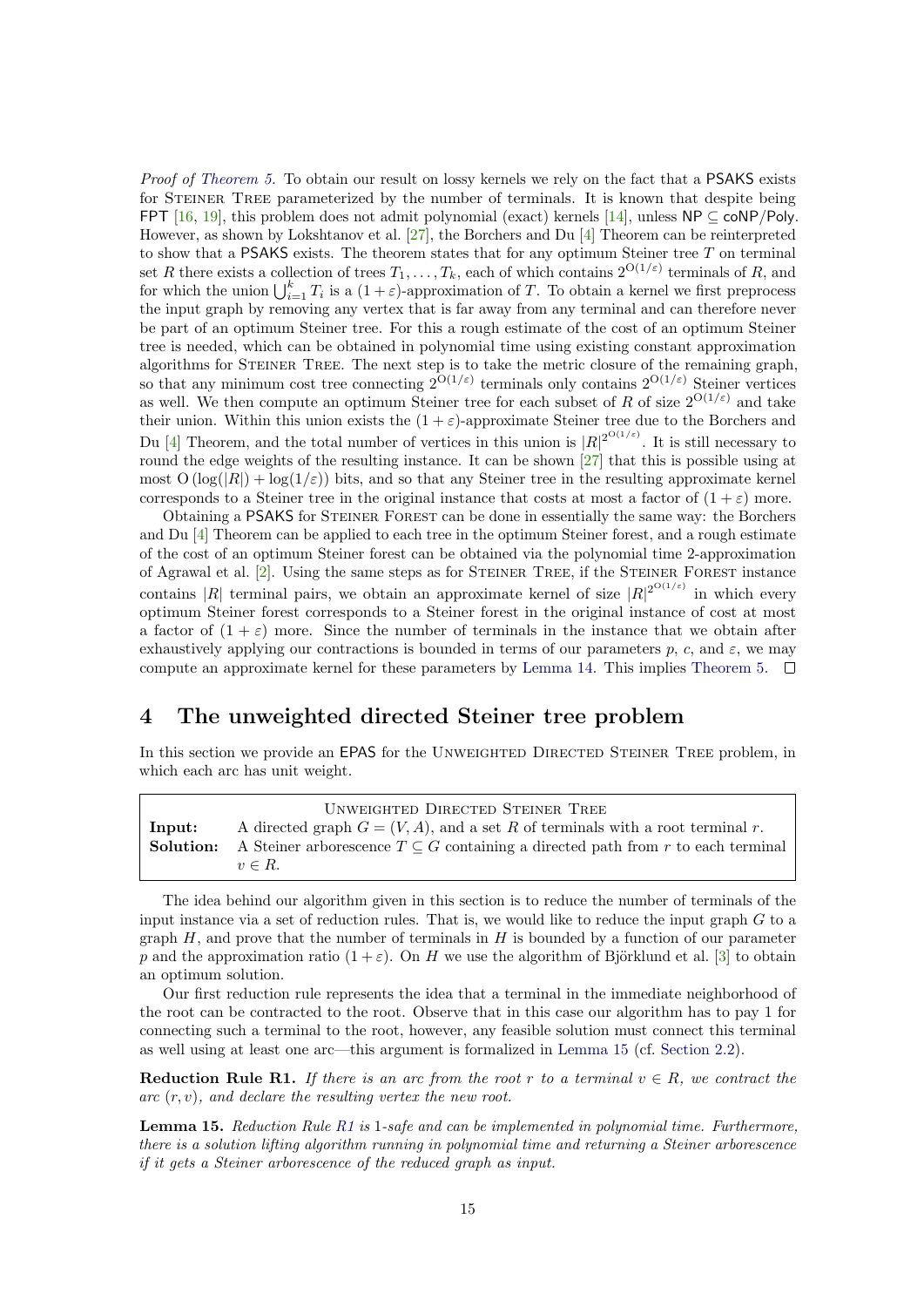

<span id="page-15-0"></span>Figure 4: An example of extended neighborhood of Steiner vertex s. The set  $N_{\text{Ext}}^0(s)$  is depicted on the left using full arcs, while the vertices connected by dotted arcs are not a part of this set. The set  $N_{\text{Ext}}^1(s)$  is depicted on the right using full arcs.

*Proof.* The implementation of the reduction rule is straightforward. Let  $H$  be a graph resulting from G after the contraction of the arc  $(r, v)$  to the new root  $r'$ , let  $T_H^*$  and  $T_G^*$  denote optimal Steiner arborescences for H and G, respectively, and let  $T_H$  be a Steiner arborescence in H.

Our solution lifting algorithm constructs a Steiner arborescence  $T_G$  in G by simply taking  $T_H$ and uncontracting  $(r, v)$  in it. Note that  $T_G$  spans all terminals, as  $T_H$  does in H and we added  $(r, v)$ . Also  $T_G$  is an arborescence, since r has in-degree zero (as r' has), v has in-degree one, and  $T_G$  is clearly a tree. Thus  $T_G$  is a Steiner arborescence in  $G$ .

The solution lifting algorithm adds 1 to the solution value, so that  $w(T_G) = w(T_H) + 1$ . Note that  $w(T_G^*) \geq w(T_H^*) + 1$  as the optimal solution in G must additionally connect v to r, i.e., it has to add some arc of cost 1. Finally we have

$$
\frac{w(T_G)}{w(T_G^*)} \le \frac{w(T_H) + 1}{w(T_H^*) + 1} \le \max\left\{\frac{w(T_H)}{w(T_H^*)}; \frac{1}{1}\right\},\,
$$

so that if  $T_H$  is a  $\beta$ -approximation of  $T_H^*$ , then  $T_G$  is a  $(\max\{1;\beta\})$ -approximation of  $T_G^*$ . Hence the rule is 1-safe.

The idea behind our next reduction rule is the following. Assume there is a Steiner vertex s in the optimum arborescence  $T$  connected to many terminals with paths not containing any other Steiner vertices. We can then afford to buy all these paths emanating from s together with a path connecting the root to s. Formally, we say that a vertex u is a  $k$ -extended neighbor of some vertex v, if there exists a directed path P starting in v and ending in u, such that  $V(P) \setminus \{v\}$  contains at most k Steiner vertices. Note that a vertex is always a k-extended neighbor of itself for any  $k$ , and that each of the above terminals connected to  $s$  in  $T$  is a 0-extended neighbor of  $s$ . We denote by  $N_{\text{Ext}}^k(v)$  the set of all k-extended neighbors of v, and call it the k-extended neighborhood of v (see [Fig. 4\)](#page-15-0). By the following observation the Steiner vertex  $s$  of  $T$  lies in the p-extended neighborhood of the root r. Therefore there is a path containing at most p Steiner vertices connecting r to s.

**Observation 16.** Let  $G = (V, A)$  be a directed graph with root  $r \in R$ . Suppose there exists a Steiner arborescence  $T \subseteq G$  with at most p Steiner vertices. It follows that  $V(T) \subseteq N_{Ext}^p(r)$ .

In what follows we fix  $\varepsilon > 0$ . The second reduction rule contracts a path from r to a Steiner vertex s in the p-extended neighborhood of  $r$  together with the 0-extended neighborhood of s if this neighborhood is sufficiently large.

<span id="page-15-1"></span>**Reduction Rule R2.** If there exists a Steiner vertex s with  $\left|N_{Ext}^{0}(s)\right| \geq p/\varepsilon$  and  $s \in N_{Ext}^{p}(r)$ , so that there is an  $r \to s$  path P containing at most p Steiner vertices, then we contract the subgraph of G induced by  $N_{Ext}^{0}(s)$  and P in G, and declare the resulting vertex the new root.

<span id="page-15-2"></span>**Lemma 17.** Reduction Rule [R2](#page-15-1) is  $(1 + \varepsilon)$ -safe and can be implemented in polynomial time. Furthermore, there is a solution lifting algorithm running in polynomial time and returning a Steiner arborescence if it gets a Steiner arborescence of the reduced graph as input.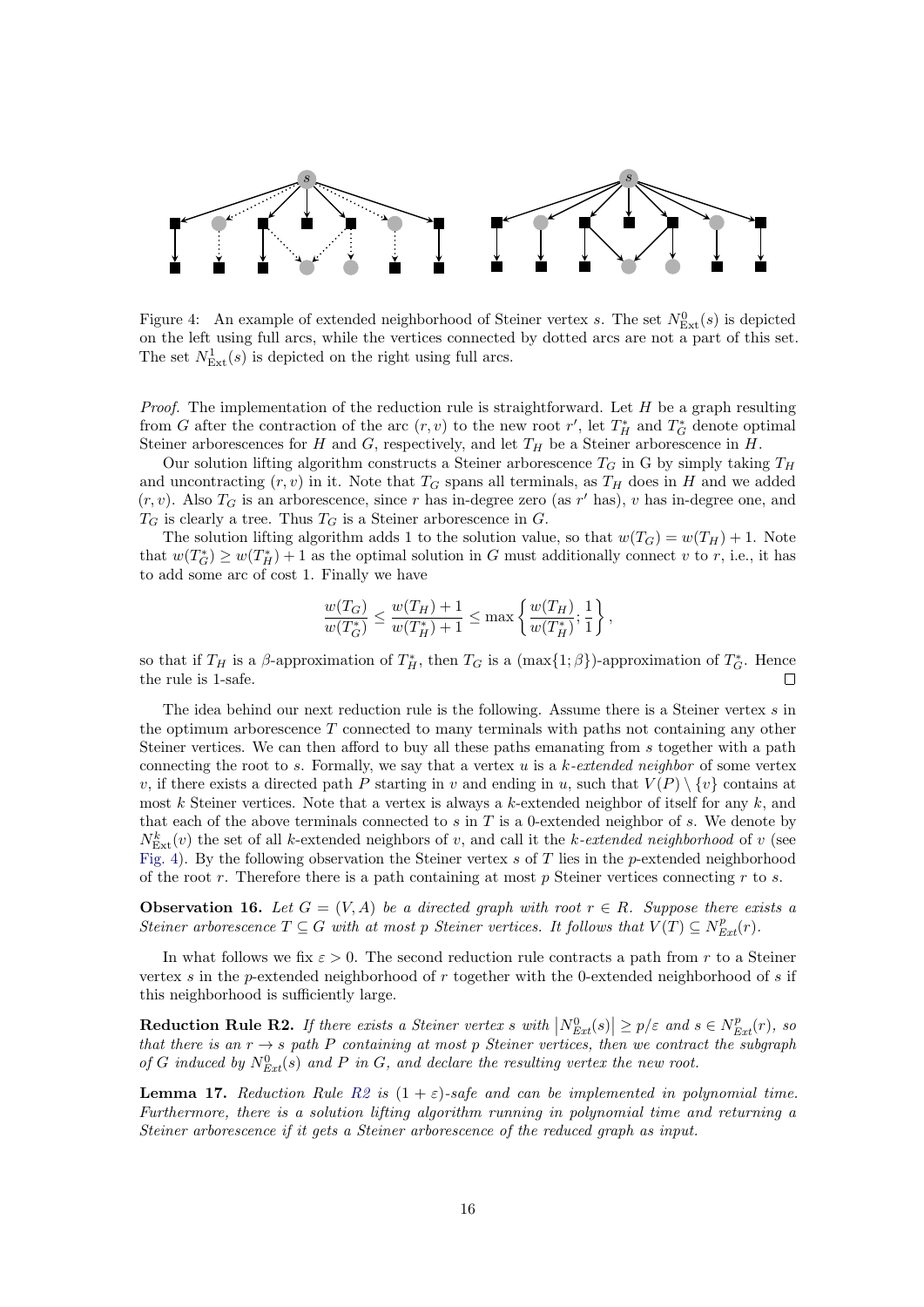*Proof.* Checking the applicability of Rule [R2](#page-15-1) and finding s together with  $N_{\text{Ext}}^0(s)$  can be done in polynomial time as follows. We set arc lengths so that each arc ending at a terminal has length zero, while arcs ending at Steiner vertices have length one. Now a length of a directed path P from the root corresponds to the number of Steiner vertices in  $P$ . Then we run an algorithm for finding a shortest path from r to each vertex which allows us to find the set  $N_{\text{Ext}}^p(r)$ . Finally, for each  $s \in N_{\text{Ext}}^p(r)$  we compute  $N_{\text{Ext}}^0(s)$  by a simple breadth-first search.

We now specify the solution lifting algorithm. Denote by  $H$  the reduced graph obtained from G by applying [R2.](#page-15-1) Let  $T_H$  be a solution of the reduced instance H and let  $T_H^*$  be an optimal solution in  $H$ . Consider the graph  $Q$ , which is the union of  $P$  and the subgraph of  $G$  induced by  $N<sub>Ext</sub><sup>0</sup>(s)$ . The solution lifting algorithm first computes an arborescence A of Q rooted in r (e.g., by a depth-first search). It then takes  $T_H$ , uncontracts  $N^0_{Ext}(s) \cup V(P)$ , and adds the arcs in A to  $T_H$ ; let  $T_G$  be the resulting graph. We show that  $T_G$  is a Steiner arborescence.

First observe that  $T_G$  spans all terminals as  $T_H$  contains all terminals in H and A is an arborescence containing all vertices in Q. Note that  $T_G$  is a tree as A is an arborescence of Q,  $T_H$ is a tree, and  $T_H$  contains at most one arc from the root in H to each vertex (recall that the root in H was created by contracting  $N_{\text{Ext}}^0(s) \cup V(P)$ ). The root in  $T_G$  has clearly in-degree zero, while all other vertices have in-degree one, since this holds for  $H$  as  $T_H$  is an arborescence, and  $A$  is an arborescence of  $Q$  rooted in  $r$ . Thus  $T_G$  is a Steiner arborescence in  $G$ .

It remains to show the safeness of the rule. Let  $x$  be the total number of terminals in  $N_{\text{Ext}}^0(s) \cup V(P)$  (not counting the root). Note that  $w(T_G) \le w(T_H) + x + p$ . We obtain a solution for H of weight at most  $w(T^*_G) - x$  by starting with  $T^*_G$ , removing x arcs each having one of the x non-root terminals in  $N^0_{\text{Ext}}(s) \cup V(P)$  (and thus not in H) as their head, identifying all vertices in  $N_{\text{Ext}}^0(s) \cup V(P)$  with the new root, and removing loops and parallel arcs. Thus  $w(T_G^*) \geq w(T_H^*) + x$ and we get

$$
\frac{w(T_G)}{w(T_G^*)} \le \frac{w(T_H) + x + p}{w(T_H^*) + x} \le \max\left\{\frac{w(T_H)}{w(T_H^*)}; \frac{x + p}{x}\right\} \le \max\left\{\frac{w(T_H)}{w(T_H^*)}; 1 + \varepsilon\right\}.
$$

The last inequality is valid because  $x \ge p/\varepsilon$ . Thus if  $T_H$  is a  $\beta$ -approximation of  $T_H^*$ , then  $T_G$  is a  $(\max\{1+\varepsilon;\beta\})$ -approximation of  $T^*_G$ , and so the reduction rule is  $(1+\varepsilon)$ -safe.

Now we prove that if none of the above reduction rules is applicable and our algorithm was provided with a correct value for parameter  $p$ , then the number of terminals in the reduced graph can be bounded by  $p^2/\varepsilon$ .

<span id="page-16-0"></span>**Lemma 18.** Let G be an instance of DIRECTED STEINER TREE, and denote by H the graph obtained from G by exhaustive application of Reduction Rules [R1](#page-14-1) and [R2.](#page-15-1) Suppose that there exists a Steiner arborescence in G containing at most p Steiner vertices. It follows that the remaining terminal set R of H has size less than  $p^2/\varepsilon$ .

Proof. Observe first that both our reduction rules use contractions in the underlying graph and thus if there was a solution  $T_G^*$  in G with at most p Steiner vertices, then there is a solution  $T_H^*$  in  $H$  again containing at most  $p$  Steiner vertices.

Since Reduction Rule [R1](#page-14-1) is not applicable to H, we conclude that  $N_{\text{Ext}}^0(r) \cap R = \emptyset$ . As Reduction Rule [R2](#page-15-1) is not applicable to H it holds that  $\left|N_{\text{Ext}}^{0}(s) \cap R\right| < p/\varepsilon$  for every Steiner vertex  $s \in N_{\text{Ext}}^p(r)$ . Therefore  $|R| < p^2/\varepsilon$ , since any terminal in H must be in the 0-extended neighborhood of some Steiner vertex in  $T_H^*$  and there are at most p Steiner vertices in  $T_H^*$ .

The last step of the algorithm (cf. proof of [Theorem 2\)](#page-2-2) is to compute an optimum solution in the graph  $H$  obtained from the input graph  $G$  after exhaustively applying the two above reduction rules. From the resulting arborescence in  $H$  we obtain an arborescence in  $G$  by running the solution lifting algorithms for each reduction rule applied (in the reverse order); the existence and correctness of the solution lifting algorithms for our reduction rules is provided by [Lemmas 15](#page-14-0) and [17.](#page-15-2) The algorithm is summarized in [Algorithm 2.](#page-17-0)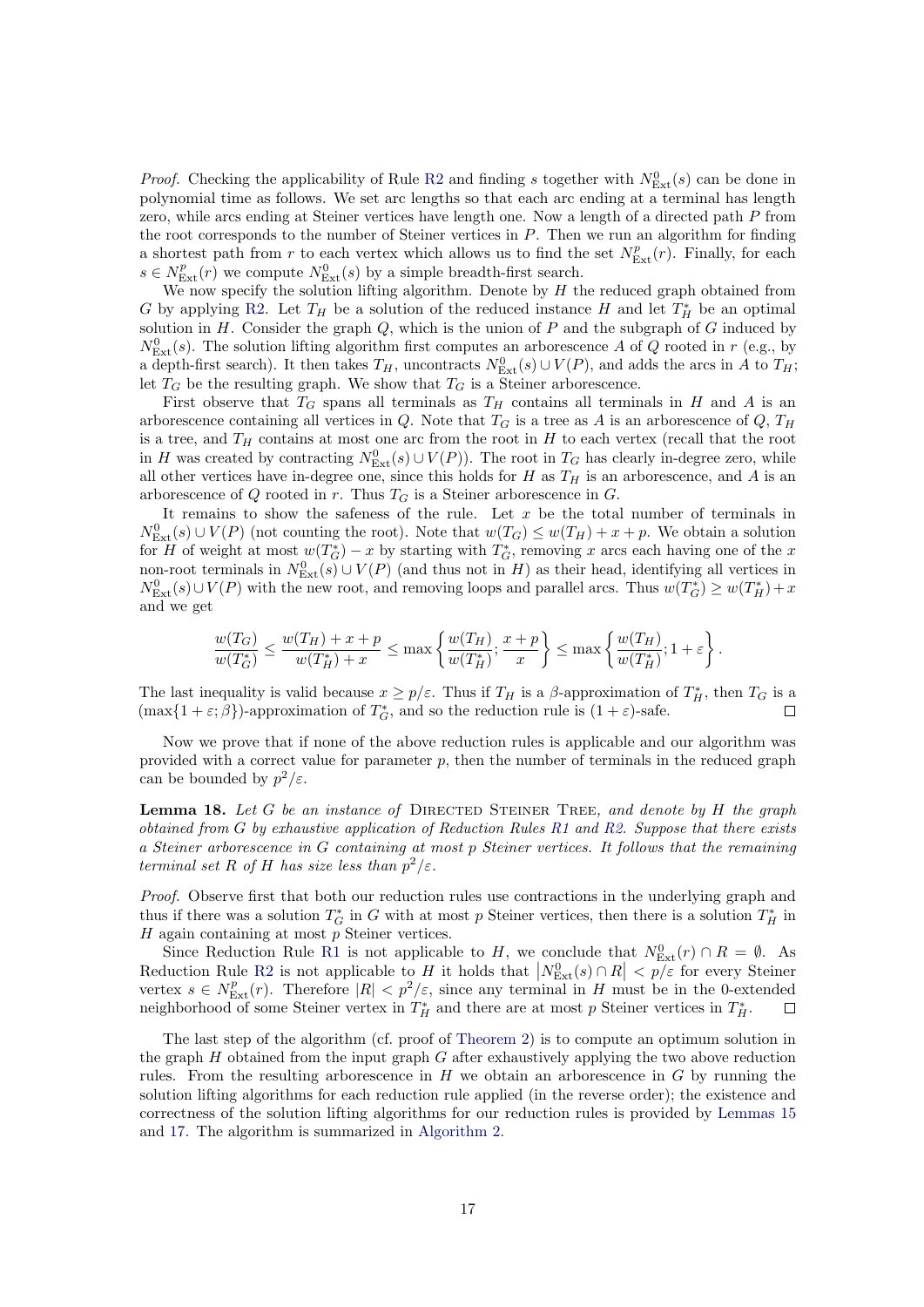**input** : directed graph  $G = (V, A)$ , terminals  $R \subseteq V$ , root  $r \in R$ , and integer p output : Steiner arborescence  $T \subseteq G$ , if p is at most the nr. of terminals in the optimum

1 if  $R \setminus N^p_{Ext}(r) \neq \emptyset$  then /\* no solution with at most  $p$  Steiner vertices \*/  $2 \int$  return "no"

3 while Reduction Rule [R1](#page-14-1) or [R2](#page-15-1) is applicable  $\bf{do}$ 

- 4 if there is an arc from r to  $v \in R$  then /\* Reduction Rule [R1](#page-14-1) \*/
- $\mathbf{5}$  | Contract the arc  $(r, v)$ , and declare the resulting vertex the new root.
- 6 if there exists  $s \in V \setminus R$  with  $s \in N_{Ext}^p(r)$  and  $\left|N_{Ext}^0(s)\right| \geq p/\epsilon$  then /\* Reduction Rule [R2](#page-15-1)  $\star/$

7 Find an  $r \to s$  path P with at most p Steiner vertices. Contract the subgraph of G induced by  $N_{\text{Ext}}^0(s)$  and P, and declare the resulting vertex the new root.

8 if  $|R| > p^2/\varepsilon$  then /\* no solution with at most p Steiner vertices \*/ 9 return "no"

<span id="page-17-1"></span>10 Run the FPT algorithm of  $[3]$  and let T be the returned solution.

- 11 In the reverse order of application of Reduction Rules [R1](#page-14-1) and [R2:](#page-15-1)
- 12 Revert the contraction of the reduction rule.
- <sup>13</sup> Run the solution lifting algorithm for the reduction rule on T.
- <sup>14</sup> Store the resulting arborescence in T.

<sup>15</sup> return T

<span id="page-17-0"></span>Algorithm 2: Algorithm for solving DIRECTED STEINER TREE. As explained earlier, all steps except [Line 10](#page-17-1) can be implemented in polynomial time.

Proof of [Theorem 2.](#page-2-2) If neither Reduction Rule [R1](#page-14-1) nor [R2](#page-15-1) is applicable and the current number of terminals exceeds the bound  $p^2/\varepsilon$  we can return "no" as it follows from [Lemma 18](#page-16-0) that no optimal solution with at most  $p$  Steiner vertices exists. If this is not the case we return an optimal solution using the algorithm of [\[3\]](#page-21-1), which runs in time  $2^{|R|} \cdot n^{\mathcal{O}(1)}$  where R is the current set of terminals with size at most  $p^2/\varepsilon$ . As explained earlier both reduction rules can be implemented in polynomial time, together with their solution lifting algorithms. Thus the total running time is  $2^{p^2/\varepsilon} \cdot n^{\mathcal{O}(1)}$ . The approximation guarantee and correctness of the obtained solution follow from [Lemmas 15](#page-14-0) and [17.](#page-15-2)  $\Box$ 

### 5 The weighted directed Steiner tree problem

Here we prove that the standard reduction from the DOMINATING SET problem to the DIRECTED Steiner Tree problem (with arc weights) translates into inapproximability of the latter problem. By a recent result  $[8]$ , there is no constant approximation algorithm for the DOMINATING SET problem, even when parametrizing by the size of the optimum solution, unless  $W[1] = FPT$ .

|                     | DOMINATING SET                                                                                                                                                     |
|---------------------|--------------------------------------------------------------------------------------------------------------------------------------------------------------------|
| Input:<br>Solution: | an undirected graph $G = (V, E)$ .<br>the smallest <i>dominating set</i> $U \subseteq V$ for which every $v \in V$ either is in U or v has a<br>neighbour in $U$ . |

Proof of [Theorem 3.](#page-2-0) We give a parameterized reduction from the DOMINATING SET problem parameterized by the size of the solution U, which we denote by  $b = |U|$ .

For an overview of the reduction please refer to [Fig. 5.](#page-18-0) Let  $G = (V, E)$  be a graph in which we are searching for the smallest dominating set of size b and let  $n = |V|$  and  $m = |E|$ . We create an instance of DIRECTED STEINER TREE having  $2n + 1$  vertices and  $n + 2m$  arcs as follows. There are n terminals, each corresponding to a vertex in  $V$ , one auxiliary terminal (the root), and  $n$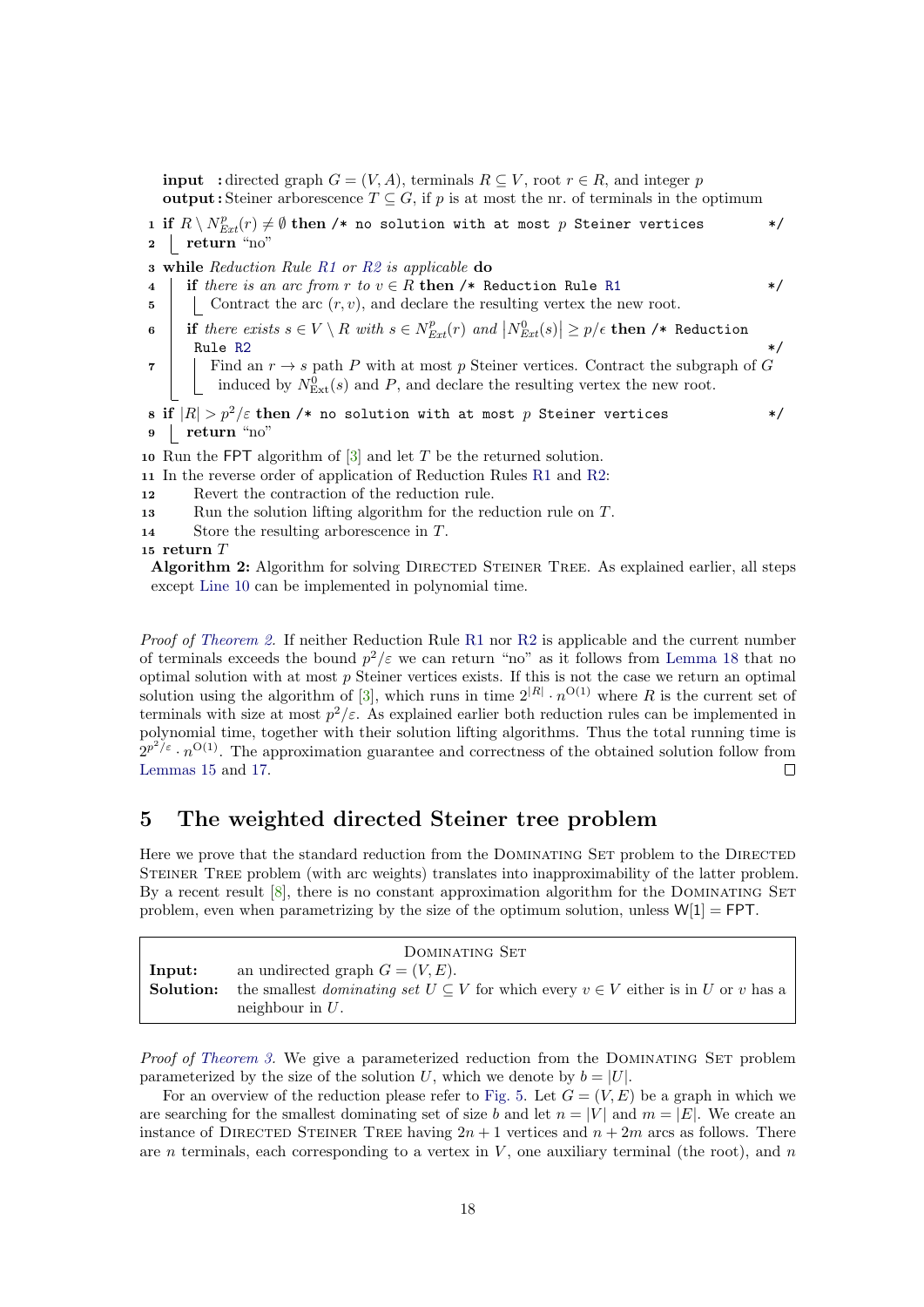

<span id="page-18-0"></span>Figure 5: An example for the reduction. A graph G with its dominating set  $U = \{c, e\}$  on the left. The corresponding instance of DIRECTED STEINER TREE to the right.

Steiner vertices again corresponding to vertices in V. There are arcs of two kinds. The first kind of arcs are of weight 1 and connect the root to each Steiner vertex, i.e., they are directed towards the Steiner vertices. The second kind of arcs are of weight 0 and connect the Steiner vertices with the terminals, directed towards the terminals. There is an arc from each Steiner vertex corresponding to a vertex  $w \in V$  to every terminal corresponding to a vertex  $v \in V$  if  $v = w$  or v is a neighbour of  $w$  in  $G$ .

Observe that there is a dominating set of size b in G if and only if there is an arborescence connecting the root to all terminals of cost  $b$ . Note also that this arborescence contains  $b$  Steiner vertices. Thus we set the parameter  $p$  to value  $b$ .

Suppose that there is a parameterized  $\alpha$ -approximation algorithm for the DIRECTED STEINER TREE problem for parameter p, where  $\alpha$  is some constant. Then, we would obtain a parameterized  $\alpha$ -approximation algorithm for the DOMINATING SET problem parameterized by the size b of the solution. This would imply  $W[1] = FPT$  by [\[8\]](#page-22-14).  $\Box$ 

## 6 Refuting a PSAKS for Unweighted Directed Steiner Tree

In this section we prove that the UNWEIGHTED DIRECTED STEINER TREE problem does not admit a  $(2 - \varepsilon)$ -approximate polynomial kernel for any constant  $\varepsilon > 0$  unless NP  $\subset \text{coNP}/\text{Poly}$ . We use a framework for proving lower bounds on approximate polynomial kernels by Lokshtanov et al. [\[27\]](#page-23-5) and present an  $\alpha$ -gap cross composition (for  $\alpha = 2 - \varepsilon$ ). For the composition we need to define a polynomial equivalence.

**Definition 19.** An equivalence relation  $\equiv$  on  $\Sigma^*$ , where  $\Sigma$  is a finite alphabet, is called a *polynomial* equivalence relation if

- 1. The equivalence of any  $x, y \in \Sigma^*$  can be checked in time polynomial in  $|x| + |y|$ .
- 2. Any finite set  $S \subseteq \Sigma^*$  has at most  $(\max_{x \in S} |x|)^{O(1)}$  equivalence classes.

Now we explain how the composition works. Let  $L \subseteq \Sigma^*$  be a language, and let  $x_1, \ldots, x_t \in \Sigma^*$ be strings belonging to the same class of some polynomial equivalence ≡. The composition, given  $x_1, \ldots, x_t$ , runs in time polynomial in  $\sum_{i=1}^t |x_i|$  and computes  $c \in \mathbb{R}$  and an instance  $(G, R, p)$  of the UNWEIGHTED DIRECTED STEINER TREE problem parameterized by  $p$  such that:

- 1. If  $x_i \in L$  for some  $1 \leq i \leq t$ , then G contains a Steiner arborescence containing at most c arcs.
- 2. If  $x_i \notin L$  for all  $1 \leq i \leq t$ , then any Steiner arborescene of G contains at least  $\alpha \cdot c$  arcs.
- 3. The parameter p is bounded by a polynomial in  $\log t + \max_{1 \leq i \leq t} |x_i|$ .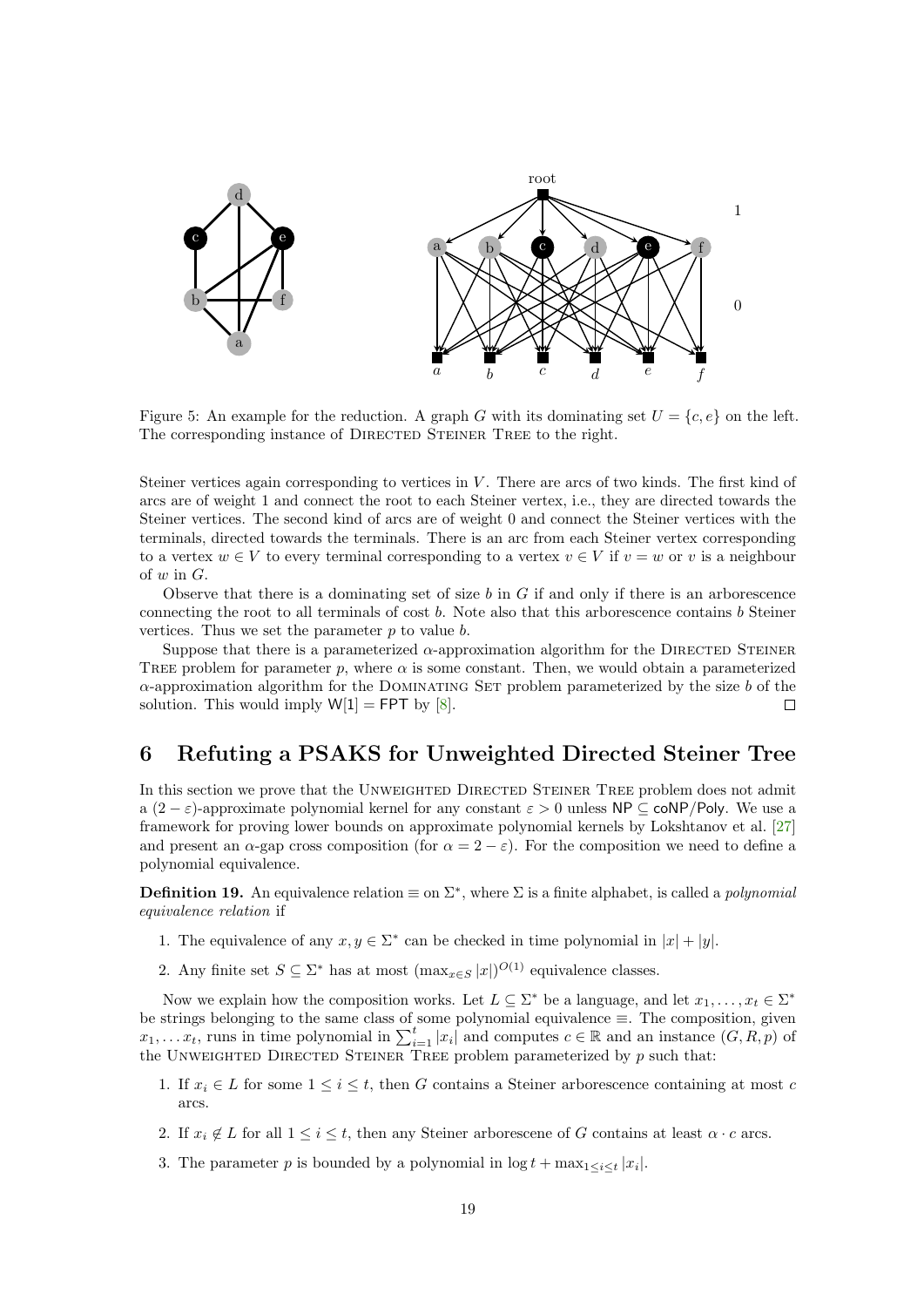By the framework of Lokshtanov et al.  $[27]$ , if L is an NP-hard language, then the UNWEIGHTED DIRECTED STEINER TREE problem does not admit a polynomial-sized  $\alpha$ -approximate kernel for parameter p, unless  $NP \subseteq \text{coNP}/Poly$ . We use the SET COVER problem as the language L.

|        | <b>SET COVER</b>                                                                                                  |
|--------|-------------------------------------------------------------------------------------------------------------------|
| Input: | A universe U, a set $P$ of subsets of U, and a positive integer b.                                                |
|        | <b>Solution:</b> A set $C \subseteq \mathcal{P}$ such that $ C  \leq b$ and $U = \bigcup_{C \in \mathcal{C}} C$ . |

We call b the budget. Let  $\mathcal{I}_1, \ldots, \mathcal{I}_t$  be instances of the SET COVER problem. We define the polynomial equivalence  $\equiv$  as follows. Two SET COVER instances  $(U_1, \mathcal{P}_1, b_1)$  and  $(U_2, \mathcal{P}_2, b_2)$  are equivalent in  $\equiv$  if  $|U_1| = |U_2| = n$ ,  $|\mathcal{P}_1| = |\mathcal{P}_2| = m$  and  $b_1 = b_2 = b$ . Thus, we can suppose that all instances  $\mathcal{I}_1, \ldots, \mathcal{I}_t$  are over the same universe U. It is straightforward to verify that the relation ≡ is a polynomial equivalence relation.

We can also suppose that m is polynomial in n and either each instance  $\mathcal{I}_i$  has a set cover of size at most b or each set cover has size at least  $\gamma b$  for arbitrary constant  $\gamma$  (actually  $\gamma$  can be  $O(\log n)$  but we do not need this here). By a result of Dinur and Steurer [\[13\]](#page-22-6) the SET COVER problem is still NP-hard in this case.

The first step of the  $\alpha$ -gap cross composition is to convert each instance  $\mathcal{I}_k$  to an instance  $G_k$  of the UNWEIGHTED DIRECTED STEINER TREE problem. The construction is similar to the reduction in the proof of [Theorem 3.](#page-2-0) Let  $\mathcal{I}_k = (U, \mathcal{P}_k, b)$  be an instance of SET COVER. We create a terminal root  $r_k$  and for each  $S_j^k \in \mathcal{P}_k$  we create a Steiner vertex  $s_j^k$ . We add a directed path of length n from  $r_k$  to each  $s_j^k$ . Then we create a terminal  $t_i^k$  for every  $i \in U$  and create the incidence graph of U and P, i.e., we add an arc  $(s_j^k, t_i^k)$  if  $i \in S_j^k$  where  $S_j^k$  is the set in P corresponding to  $s_j^k$ .

If  $\mathcal{I}_k$  is a yes-instance (it has a set cover of size at most b), then  $G_k$  has a Steiner arborescence with  $bn + n = (b + 1)n$  arcs. On the other hand, if  $\mathcal{I}_k$  is a no-instance (each set cover has size at least  $\gamma b$ ), then each Steiner arborescence of  $G_k$  has more than  $\gamma bn + n$  arcs.

Now we combine all  $G_k$  into one instance G of the UNWEIGHTED DIRECTED STEINER TREE problem. First, we create a root r of the instance G. We connect r and each vertex  $r_k$  (the root of the instance  $G_k$ ) by a directed path  $P_k$  of length d (the value of d will be determined later). Thus, the root r has degree t. Finally, we identify all terminals  $t_i^k$  of all graphs  $G_k$  corresponding to the same element i in U into one terminal  $t_i$ , i.e., the graph G has n terminals apart from the root. See [Fig. 6](#page-20-0) for a sketch of the composition.

<span id="page-19-2"></span>**Lemma 20.** If for some k,  $\mathcal{I}_k$  is a yes-instance then G has a Steiner arborescence with at most  $d + (b+1)n$  arcs.

*Proof.* Let C be a set cover of  $\mathcal{I}_k$  of size at most b. The arborescence T contains the path  $P_k$  from r to  $r_k$ , thus it contains d arcs. Let S be Steiner vertices in  $G_k$  corresponding to the sets in C. We add to T paths from  $r_k$  to S—it contains bn arcs. Since C is a set cover, there are n arcs from Steiner vertices in  $S$  to terminals of  $G$  and we add them to  $T$ . Thus,  $T$  connects the root  $r$  of  $G$  to all the terminals of G and it has  $d + (b + 1)n$  arcs.  $\Box$ 

<span id="page-19-0"></span>**Lemma 21.** Let T be a Steiner arborescence of G. Suppose T contains two distinct paths  $P_i$ and  $P_i$ . Then, T has at least  $2d + 3n$  arcs.

*Proof.* The paths  $P_i$  and  $P_j$  are edge disjoint and each contains d arcs. Further, T contains at least n arcs from  $r_i$  to some Steiner vertex in  $G_i$  and at least n arcs from  $r_j$  to some Steiner vertex in  $G_i$ . Finally, we still need n arcs to connect the terminals and we get

$$
|E(T)| \ge 2d + 3n. \qquad \qquad \Box
$$

<span id="page-19-1"></span>**Lemma 22.** Let T be a Steiner arborescence of G such that T contains only one path  $P_k$ . If all instances  $\mathcal{I}_1, \ldots, \mathcal{I}_t$  are no-instances, then any Steiner arborescence of G has at least  $d + n(\gamma b + 1)$ arcs.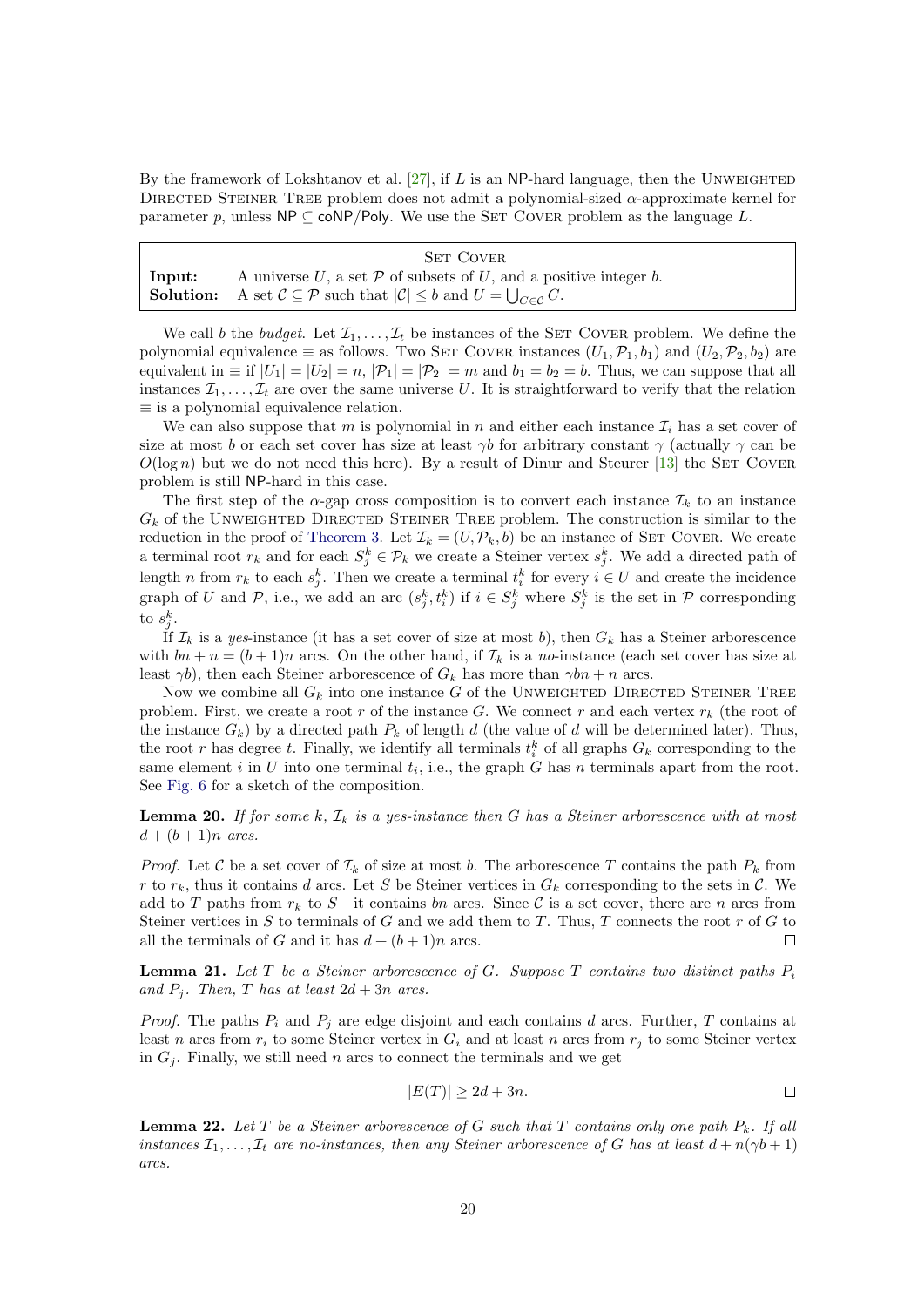

<span id="page-20-0"></span>Figure 6: Sketch of the  $(2-\varepsilon)$ -gap cross composition. All arcs are oriented in "top-down" direction from the root r to terminals  $t_i$ . The graph  $I_k$  is an incident graph of the instance  $\mathcal{I}_k = (U, \mathcal{P}_k, b)$ of the SET COVER problem. The graph  $G_k$  is the graph  $I_k$  with paths from the vertex  $r_k$  to the vertices  $s_1^k, \ldots, s_m^k$ .

*Proof.* Let T' be an arborescence we get from T when we remove the path  $P_k$ . Since  $V(P_k) \cap V(T') =$  $\{r_k\}$ , the arborescence T' is a Steiner arborescence of  $G_k$ . Thus, the arborescence T' has at least  $n(\gamma b + 1)$  arcs, because the instance  $\mathcal{I}_k$  is a no-instance. Adding the d edges of  $P_k$  we obtain the claimed bound.  $\Box$ 

Now we calculate the value of  $d$ . We set  $d$  large enough so that Steiner arborescences which contain more than one path  $P_k$  are bigger than Steiner arborescences which contain only one such path. Formally, by the above two lemmas we want

$$
2d + 3n \ge d + n(\gamma b + 1).
$$

Thus, we set  $d = n(\gamma b - 2)$  and we get the following corollary of [Lemma 21](#page-19-0) and [Lemma 22.](#page-19-1)

<span id="page-20-1"></span>**Corollary 23.** If all instances  $\mathcal{I}_1, \ldots, \mathcal{I}_t$  are no-instances, then each Steiner arborescence of G has at least  $n(2\gamma b - 1)$  arcs.

**Observation 24.** The graph G has a Steiner arborescence T with at most  $d + n^2 + n$  Steiner vertices.

*Proof.* We take a path  $P_k$  from r into an arbitrary vertex  $r_k$  (with d Steiner vertices) and an arbitrary Steiner arborescence in  $G_k$  (with at most  $n^2 + n$  Steiner vertices—from a trivial set cover when each element is covered by its own set).  $\Box$ 

Thus, our parameter  $p$  of  $G$  (the number of Steiner vertices in the optimum) is bounded by a polynomial in n, as  $d = n(\gamma b - 2)$  and  $b \leq n$ . If there is a yes-instance among  $\mathcal{I}_1, \ldots, \mathcal{I}_t$  then by [Lemma 20](#page-19-2) we know that the optimal Steiner arborescence of G has at most  $d + (b + 1)n =$  $n((\gamma+1)b-1)$  arcs. If there are only no-instances among  $\mathcal{I}_1,\ldots,\mathcal{I}_t$  then by [Corollary 23](#page-20-1) the optimal Steiner arborescence of G has at least  $n(2\gamma b - 1)$  arcs,. This means that

$$
\frac{n(2\gamma b - 1)}{n((\gamma + 1)b - 1)} \ge 2 - \varepsilon
$$

for  $\gamma$  large enough. Thus, for any constant  $\varepsilon > 0$  we created a  $(2 - \varepsilon)$ -gap cross composition from the SET COVER problem to the UNWEIGHTED DIRECTED STEINER TREE problem parameterized by the number of Steiner vertices in the optimum. This refutes the existence of polynomial-sized  $(2 - \varepsilon)$ -approximate kernels for this problem, unless NP  $\subseteq$  coNP/Poly, and proves [Theorem 6.](#page-3-1)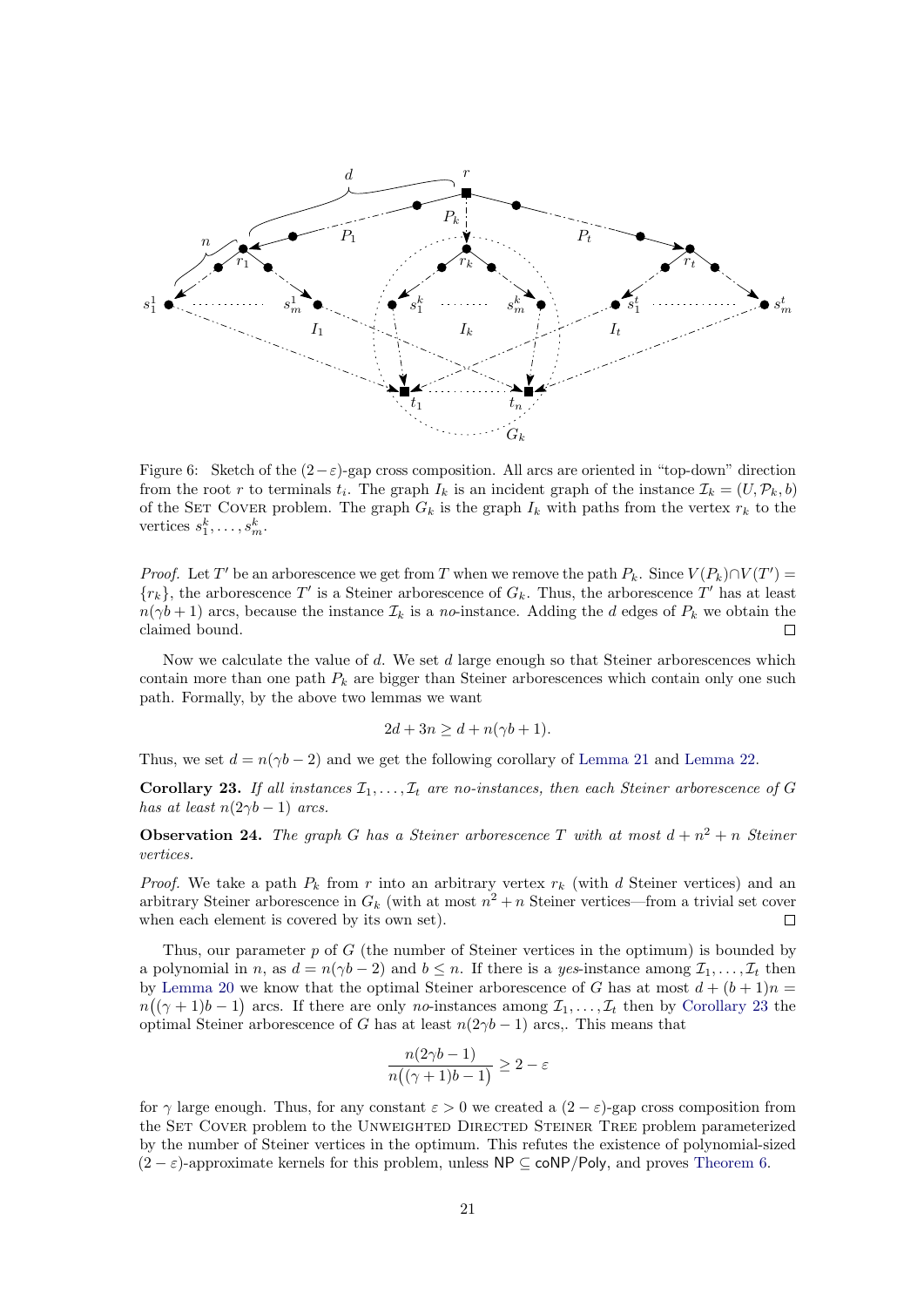## 7 Conclusions and open problems

Recently, it was shown that contracting stars not only leads to parametrized approximation schemes for the STEINER TREE problem, as outlined in this paper, but also behaves well in practical computations  $[22, 23]$  $[22, 23]$  $[22, 23]$ . In fact, this idea was used as a heuristic, which significantly improves approximations of minimum spanning trees. The implementation of this idea together with only a few additional heuristics was awarded the 4th place (out of 24) in the PACE challenge 2018 in the very competitive Track C [\[1\]](#page-21-5).

From our theoretical work we leave the following open problems:

- The runtimes of our approximation schemes may be improvable. In particular we conjecture that a linear dependence on our parameter  $p$  should suffice in the exponent of both algorithms in [Theorem 1](#page-1-2) and [Theorem 2.](#page-2-2) It would also be very interesting to obtain runtime lower bounds for our approximation schemes under the Exponential Time Hypothesis.
- Given that we obtain a PSAKS for the STEINER TREE problem, but not for the UNWEIGHTED DIRECTED STEINER TREE problem (even though we show an **EPAS** for each of them), one remaining open question is what the best approximation ratio obtainable by a polynomial-sized kernel is. In particular, is there a polynomial-sized  $\alpha$ -approximate kernel for UNWEIGHTED DIRECTED STEINER TREE for some constant  $\alpha \geq 2$ ?
- As mentioned in [Section 1.2,](#page-5-0) a parametrized approximation scheme and a PSAKS exist for the BIDIRECTED STEINER NETWORK problem with planar optimum  $[10]$  for parameter  $|R|$ . The PSAKS uses a generalization of the PSAKS for STEINER TREE with parameter  $|R|$ by Lokshtanov et al. [\[27\]](#page-23-5). Hence it is natural to ask whether this is also the case for our parameter p, i.e.: is there a parametrized approximation scheme and/or a PSAKS for BIDIRECTED STEINER NETWORK with planar optimum when parametrizing by p?

Acknowledgements. We would like to thank Michael Lampis and Edouard Bonnet for helpful discussions on the problem. Also we thank Jiří Sgall and Martin Böhm for finding a mistake in a preliminary version in the proof of [Lemma 11.](#page-10-1)

## References

- <span id="page-21-5"></span>[1] The PACE 2018 Parameterized Algorithms and Computational Experiments Challenge. In 13th International Symposium on Parameterized and Exact Computation (IPEC 2018), 2018+. URL <https://pacechallenge.wordpress.com/pace-2018/>.
- <span id="page-21-4"></span>[2] Ajit Agrawal, Philip Klein, and R. Ravi. When trees collide: An approximation algorithm for the generalized steiner problem on networks. SIAM Journal on Computing, 24(3):440–456, jun 1995. doi: 10.1137/s0097539792236237.
- <span id="page-21-1"></span>[3] Andreas Björklund, Thore Husfeldt, Petteri Kaski, and Mikko Koivisto. Fourier meets möbius: fast subset convolution. In Proceedings of the thirty-ninth annual ACM symposium on Theory of computing - STOC 07. ACM Press, 2007. doi: 10.1145/1250790.1250801.
- <span id="page-21-2"></span>[4] Al Borchers and Ding-Zhu Du. The k-Steiner Ratio in Graphs. *SIAM Journal on Computing*, 26(3):857–869, 1997.
- <span id="page-21-3"></span>[5] Glencora Borradaile, Philip Klein, and Claire Mathieu. AnO(nlogn) approximation scheme for steiner tree in planar graphs. ACM Transactions on Algorithms, 5(3):1–31, jul 2009. doi: 10.1145/1541885.1541892.
- <span id="page-21-0"></span>[6] Jaros law Byrka, Fabrizio Grandoni, Thomas Rothvoss, and Laura Sanit`a. Steiner tree approximation via iterative randomized rounding. Journal of the  $ACM$ ,  $60(1):1-33$ , feb 2013. doi: 10.1145/2432622.2432628.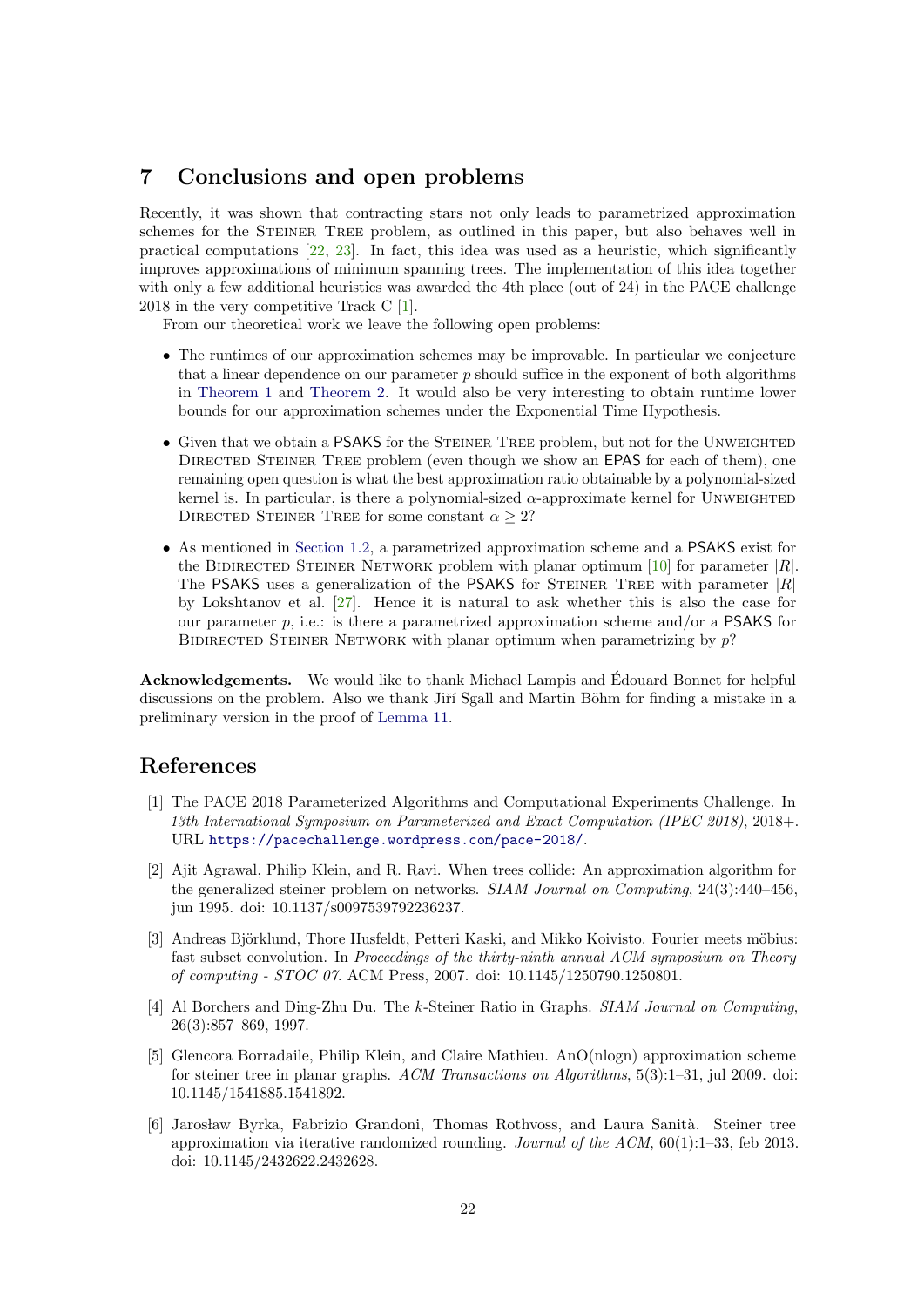- <span id="page-22-9"></span>[7] Moses Charikar, Chandra Chekuri, To yat Cheung, Zuo Dai, Ashish Goel, Sudipto Guha, and Ming Li. Approximation algorithms for directed steiner problems. Journal of Algorithms, 33 (1):73–91, oct 1999. doi: 10.1006/jagm.1999.1042.
- <span id="page-22-14"></span>[8] Yijia Chen and Bingkai Lin. The constant inapproximability of the parameterized dominating set problem. In 2016 IEEE 57th Annual Symposium on Foundations of Computer Science (FOCS). IEEE, oct 2016. doi: 10.1109/focs.2016.61.
- <span id="page-22-12"></span>[9] Rajesh Chitnis, MohammadTaghi Hajiaghayi, and Guy Kortsarz. Fixed-parameter and approximation algorithms: A new look. In Parameterized and Exact Computation, pages 110–122. Springer International Publishing, 2013. doi: 10.1007/978-3-319-03898-8 11.
- <span id="page-22-13"></span>[10] Rajesh Chitnis, Andreas Emil Feldmann, and Pasin Manurangsi. Parameterized approximation algorithms for directed steiner network problems. arXiv preprint, 2017.
- <span id="page-22-1"></span>[11] Miroslav Chlebík and Janka Chlebíková. Approximation hardness of the steiner tree problem on graphs. In Algorithm Theory — SWAT 2002, pages 170–179. Springer Berlin Heidelberg, 2002. doi: 10.1007/3-540-45471-3 18.
- <span id="page-22-0"></span>[12] Marek Cygan, Fedor V. Fomin, Lukasz Kowalik, Daniel Lokshtanov, D´aniel Marx, Marcin Pilipczuk, Michal Pilipczuk, and Saket Saurabh. Parameterized Algorithms. Springer, 2015. doi: 10.1007/978-3-319-21275-3.
- <span id="page-22-6"></span>[13] Irit Dinur and David Steurer. Analytical approach to parallel repetition. In Proceedings of the 46th Annual ACM Symposium on Theory of Computing - STOC 14. ACM Press, 2014. doi: 10.1145/2591796.2591884.
- <span id="page-22-8"></span>[14] Michael Dom, Daniel Lokshtanov, and Saket Saurabh. Kernelization lower bounds through colors and IDs. ACM Transactions on Algorithms,  $11(2):1-20$ , oct 2014. doi:  $10.1145/2650261$ .
- <span id="page-22-4"></span>[15] R. G. Downey and M. R. Fellows. Parameterized Complexity. Springer New York, 1999. doi: 10.1007/978-1-4612-0515-9.
- <span id="page-22-2"></span>[16] Stuart E. Dreyfus and Robert A. Wagner. The steiner problem in graphs. Networks, 1(3): 195–207, 1971. doi: 10.1002/net.3230010302.
- <span id="page-22-7"></span>[17] David Eisenstat, Philip Klein, and Claire Mathieu. An efficient polynomial-time approximation scheme for steiner forest in planar graphs. In Proceedings of the Twenty-Third Annual ACM-SIAM Symposium on Discrete Algorithms, pages 626–638. Society for Industrial and Applied Mathematics, jan 2012. doi: 10.1137/1.9781611973099.53.
- <span id="page-22-10"></span>[18] Andreas Emil Feldmann and Dániel Marx. The Complexity Landscape of Fixed-Parameter Directed Steiner Network Problems. In 43rd International Colloquium on Automata, Languages, and Programming (ICALP 2016), volume 55, pages 27:1–27:14, 2016. doi: 10.4230/LIPIcs. ICALP.2016.27.
- <span id="page-22-3"></span>[19] Bernhard Fuchs, Walter Kern, D Molle, Stefan Richter, Peter Rossmanith, and Xinhui Wang. Dynamic programming for minimum steiner trees. Theory of Computing Systems, 41(3): 493–500, 2007.
- <span id="page-22-11"></span>[20] Jiong Guo, Rolf Niedermeier, and Ondrej Such´y. Parameterized complexity of arc-weighted directed Steiner problems. SIAM J. Discrete Math., 25(2):583–599, 2011.
- <span id="page-22-5"></span>[21] Eran Halperin and Robert Krauthgamer. Polylogarithmic inapproximability. In Proceedings of the thirty-fifth ACM symposium on Theory of computing - STOC 03, pages 585–594. ACM Press, 2003. doi: 10.1145/780542.780628.
- <span id="page-22-15"></span>[22] Radek Hušek, Tomáš Toufar, Dušan Knop, Tomáš Masařík, and Eduard Eiben. Implementation for the PACE Challenge 2018, Track C, 2018. URL [https://github.com/goderik01/](https://github.com/goderik01/PACE2018) [PACE2018](https://github.com/goderik01/PACE2018).